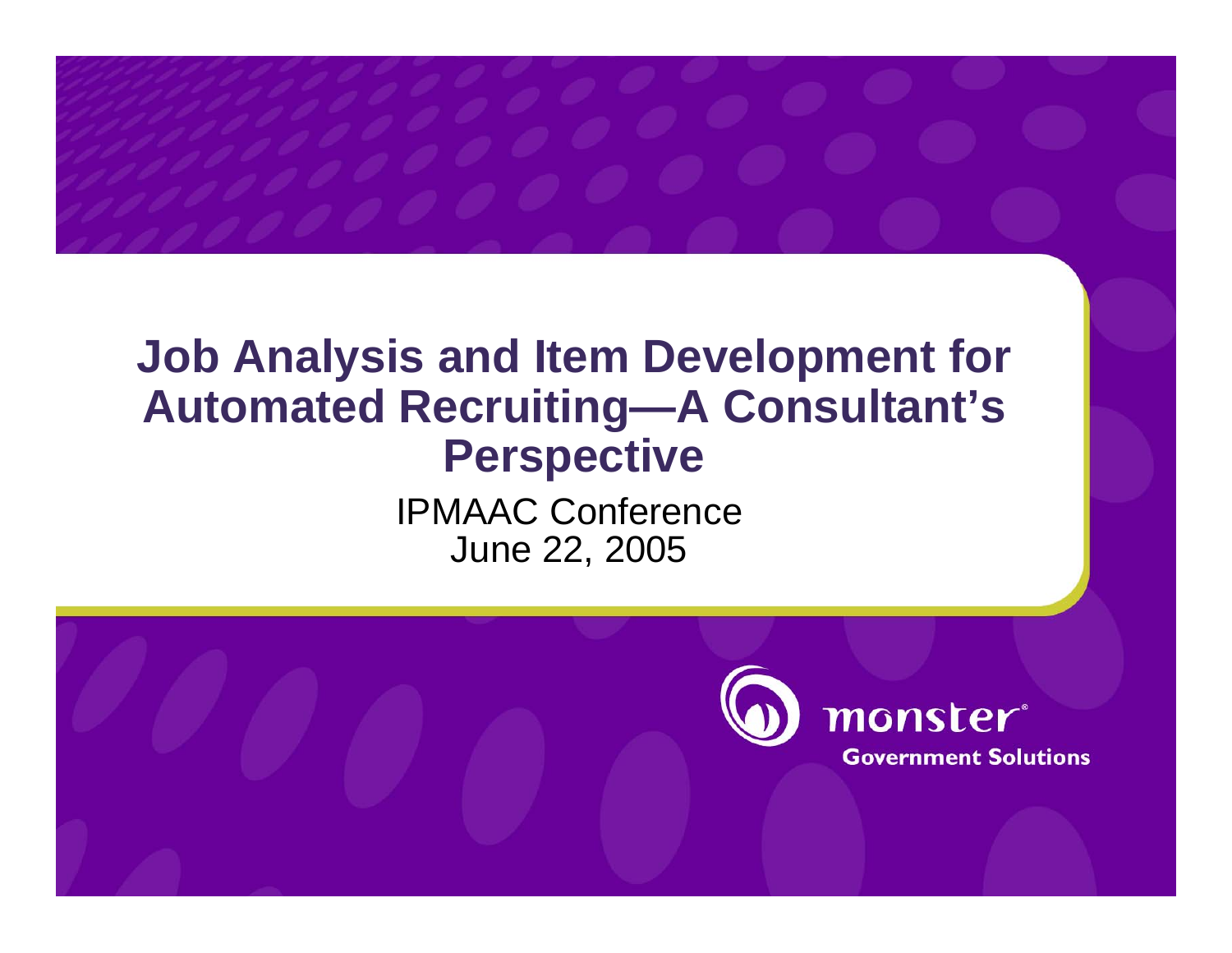



*Message*

- ¾ Automated Assessment And Selection Systems Present New Challenges As Well As Old Ones
- ¾ Technology Has Driven New Problems As Well As New Solutions
- ¾ Subject Matter Experts Still Vital To Determining Best Qualified Job Candidates, But Their Role Has Changed
- ¾ Systematic Analysis Of Work And Worker Requirements Involving Multiple Experts Is Frequently The Consultant's Only Control Over Error And Bias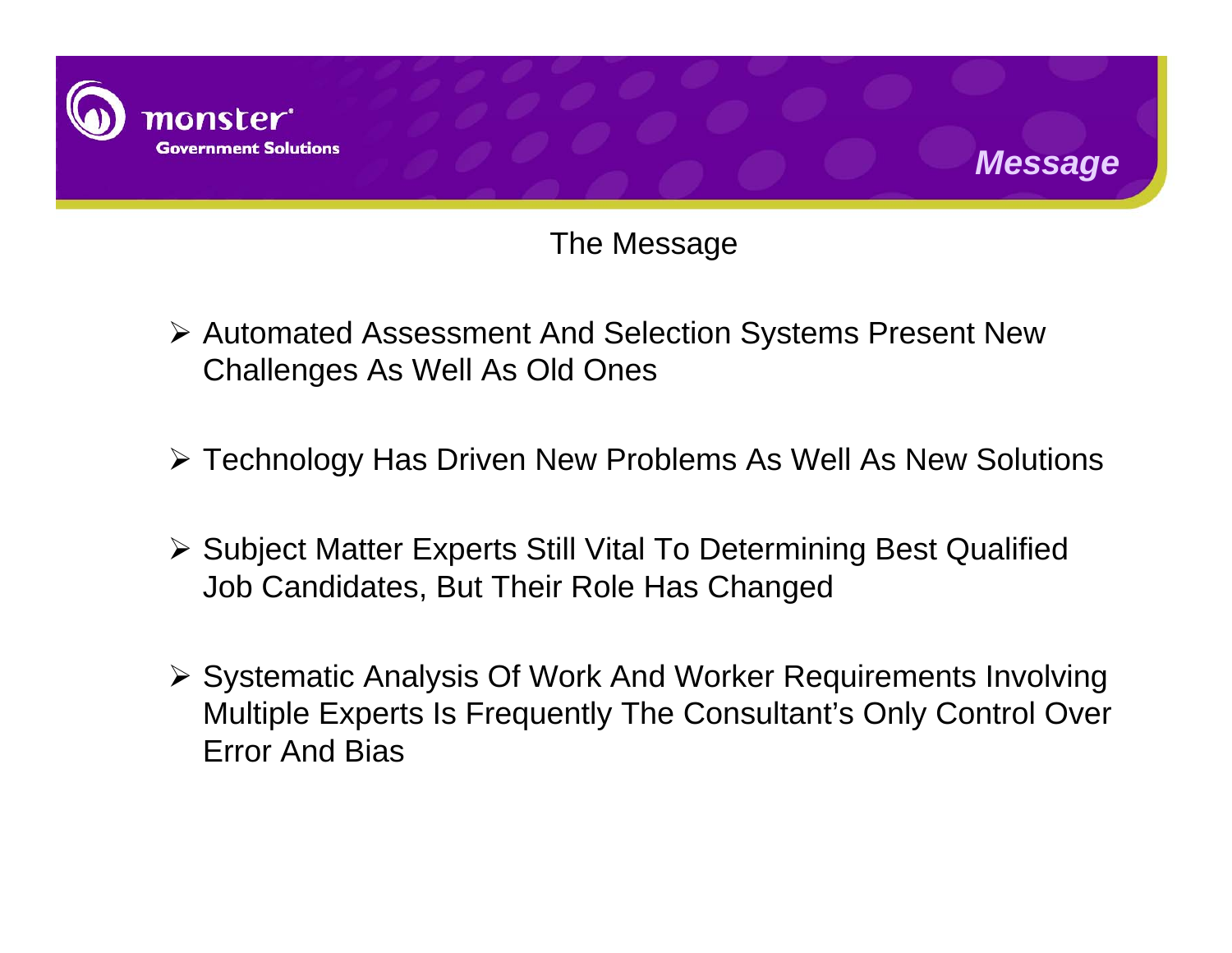



*Agenda* 

- Basics of an Automated Recruiting System
- Process of Job Analysis and Item Development in 4 Cases
- •Lessons Learned
- Summary & Review of Message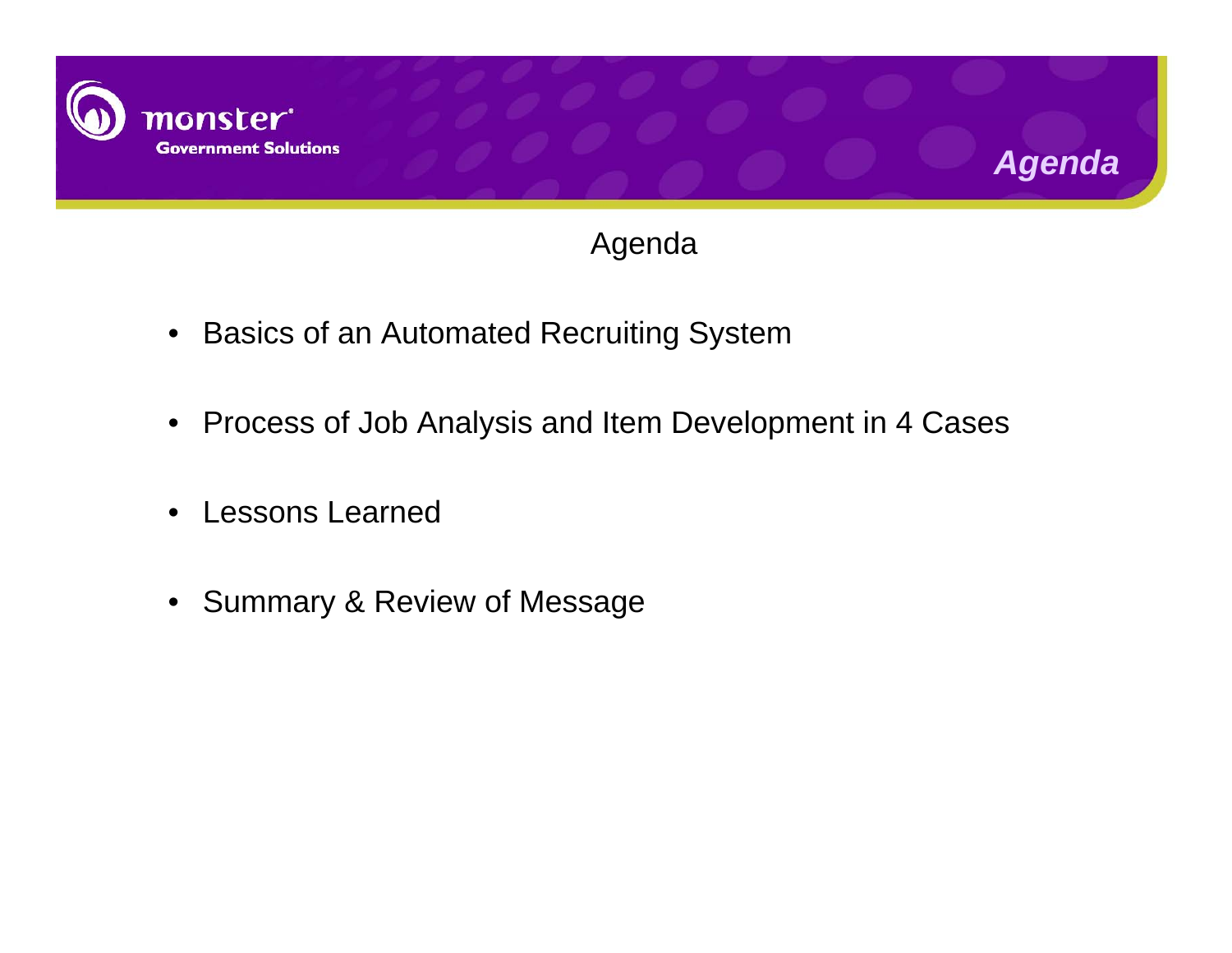

#### *Basic Information*



- • QuickHire enables job listings on the web
	- – Interfaces with OPM's egov initiative Recruitment One-Stop/USAJOBS
- •Built on a J2EE Platform (Section 508 compliant)
- •Collects Race and National Origin (RNO) Information
- Can be interfaced with other systems and vendors (i.e. Assessments, Background checks, ERP, IVR, Job Boards)
- •Eliminates paper
- Applicants to apply anytime from anywhere
- •Security is paramount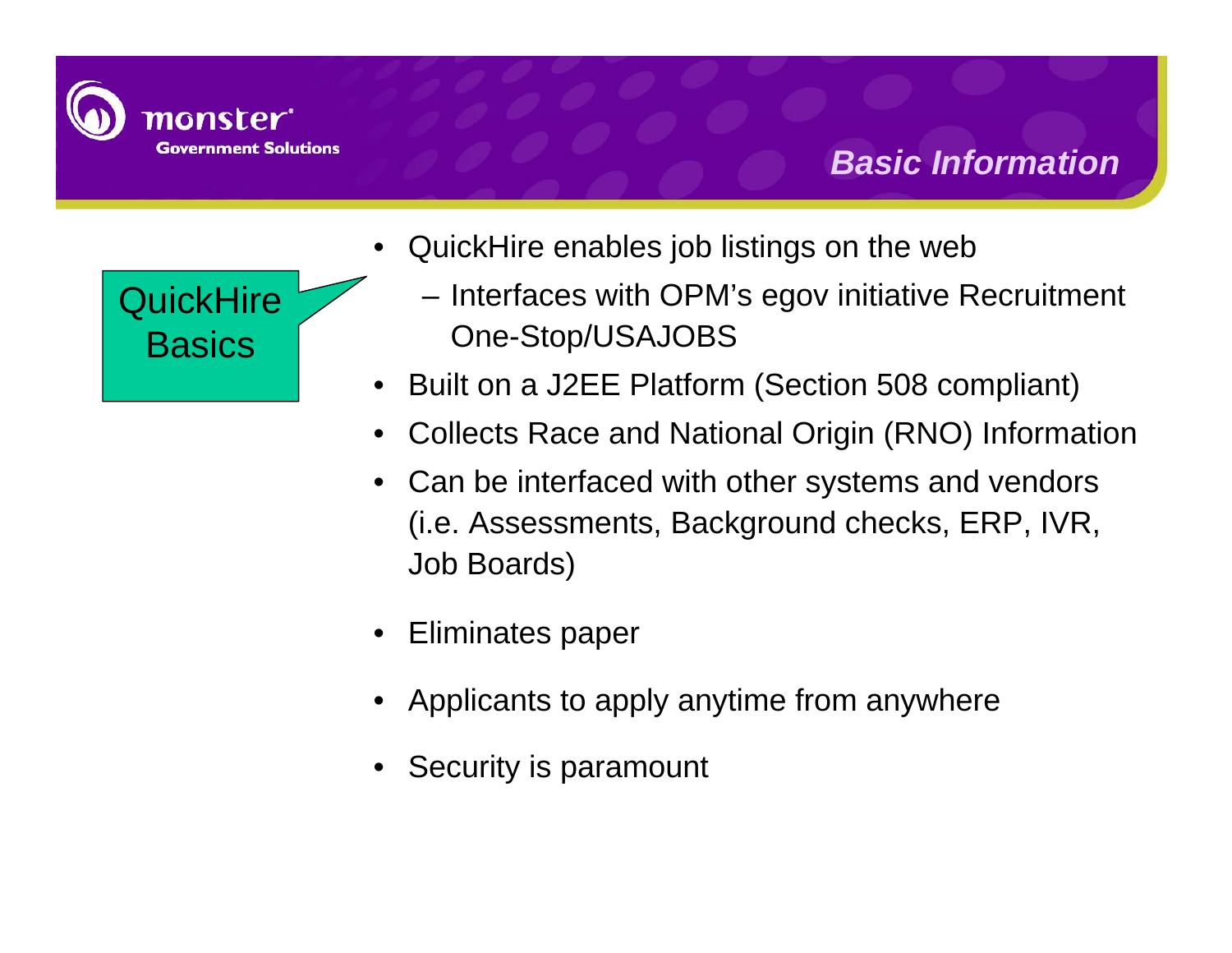

#### *Basic Information*

#### Other Features

- $\bullet$  Build Vacancy Announcements including Multi-Grade/Multiple Locations
- •Supports multiple hurdles
- • Supports agency crediting plans and automated rating and ranking
- $\bullet$  Automatically notifies candidates of new positions
- •Correspond with applicants
- • Sends vacancies to designated outreach organizations
- • Perform Full Applicant **Tracking**
- •Survey Applicants
- •Generate Job Certificates
- • Reporting and Ad Hoc Reporting capability
- • Can gauge metrics like Cost/Hire and Time/Hire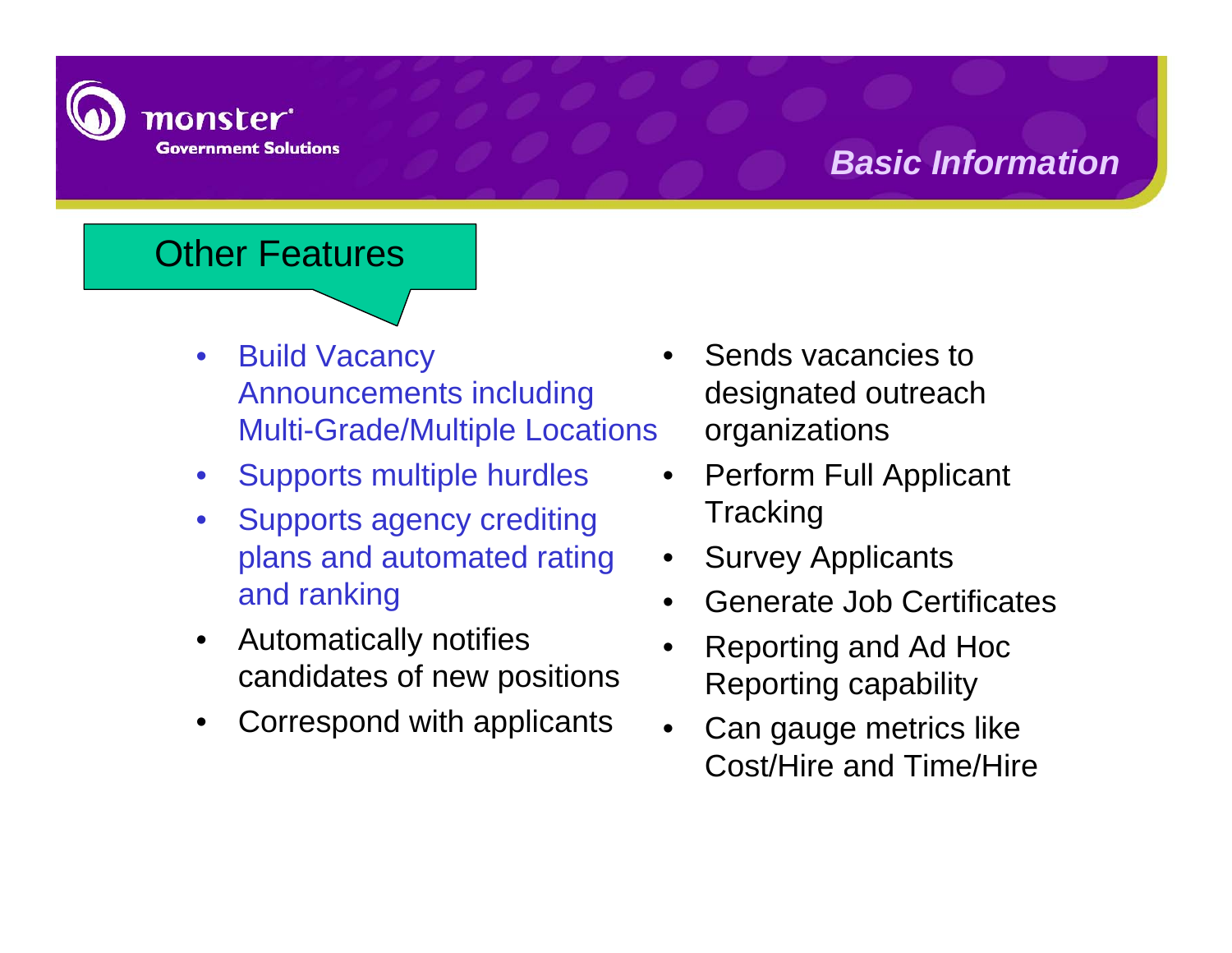

BUT: Automated Recruiting Does not Mean Recruiting is Automatic!!!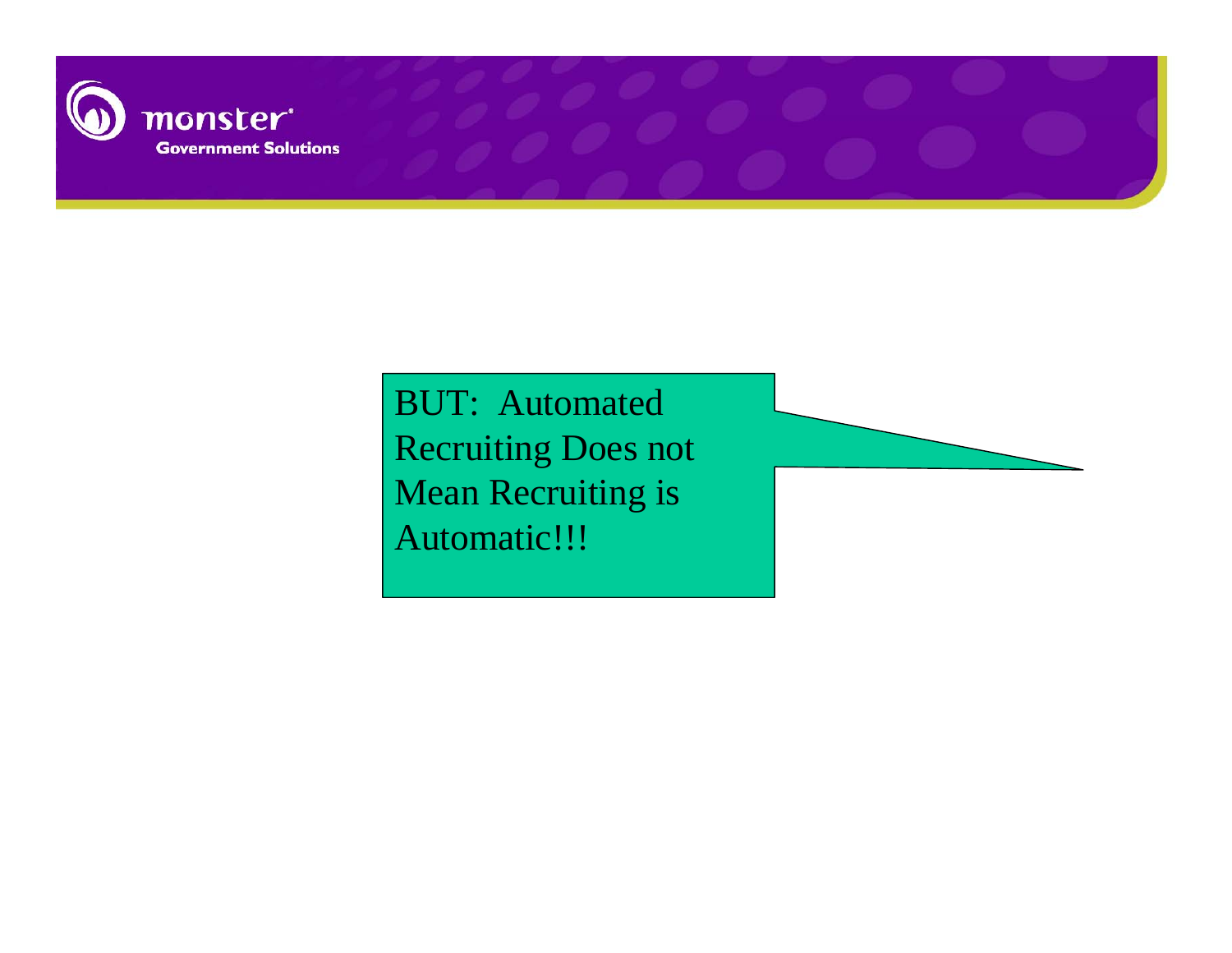

#### *Basic Information*

Automated Systems are...

- • **tools** to assist in the staffing, classification, workforce management processes
- •**only as good** as the content entered into the systems
- • **data-driven**, **content delivery systems** where the client is free to create and retain full control over agency specific content
- • **permission driven** systems where access to the various modules and functionality is controlled by the permissions granted to the user
- • Automated Systems are *NOT…*
	- •**Replacement** for Personnelists, Staffers and Classifiers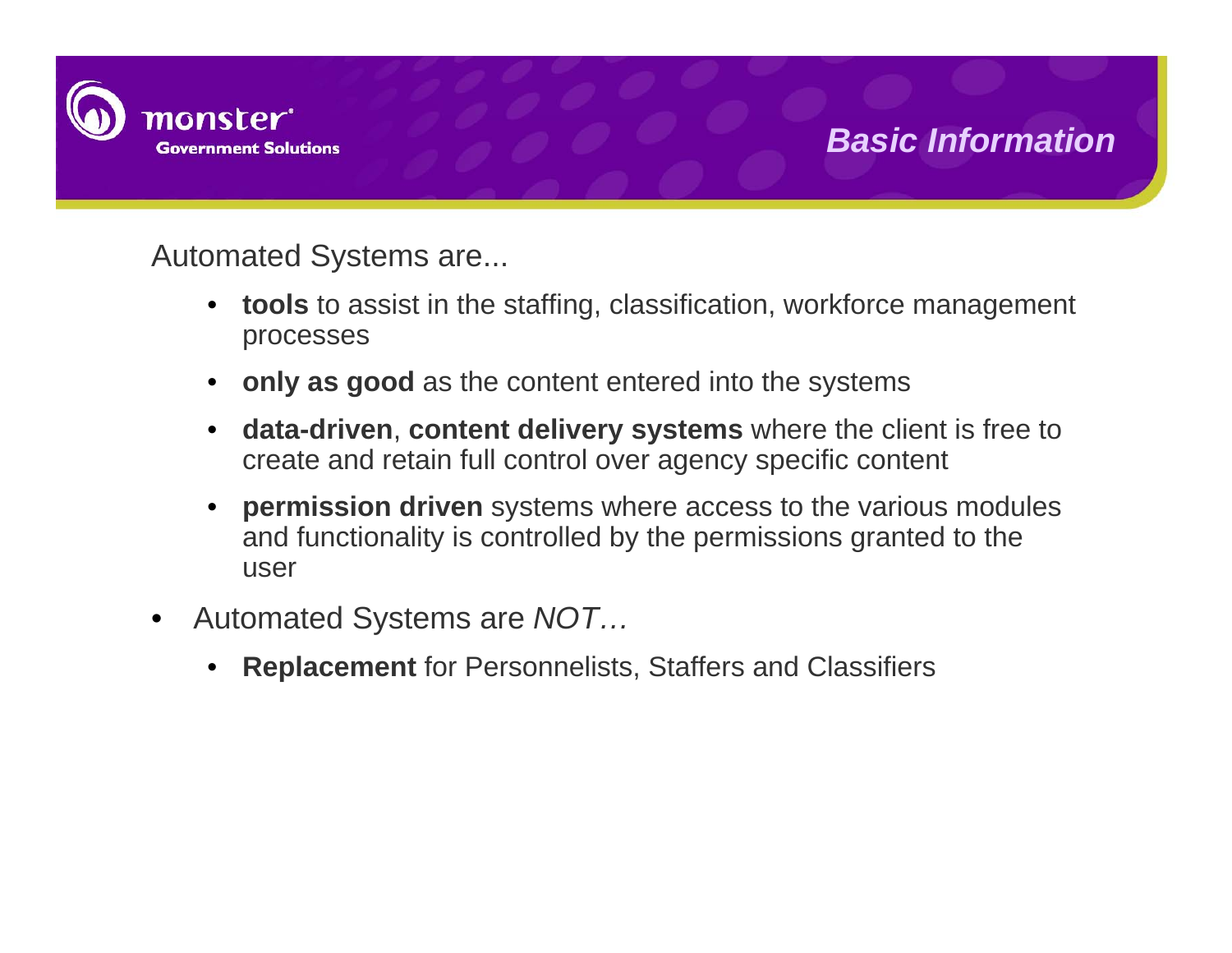

- QuickHire supports a variety of Question Types.
- Questions are archived in a library organized by Categories / Sub Categories for ease of use.
- Answer Choices can be weighted and weights applied to a particular vacancy or standardized.
- Typically, libraries are made available to HR Specialists and managers to select the KSAOC's and questions they propose for use in their vacancy notices.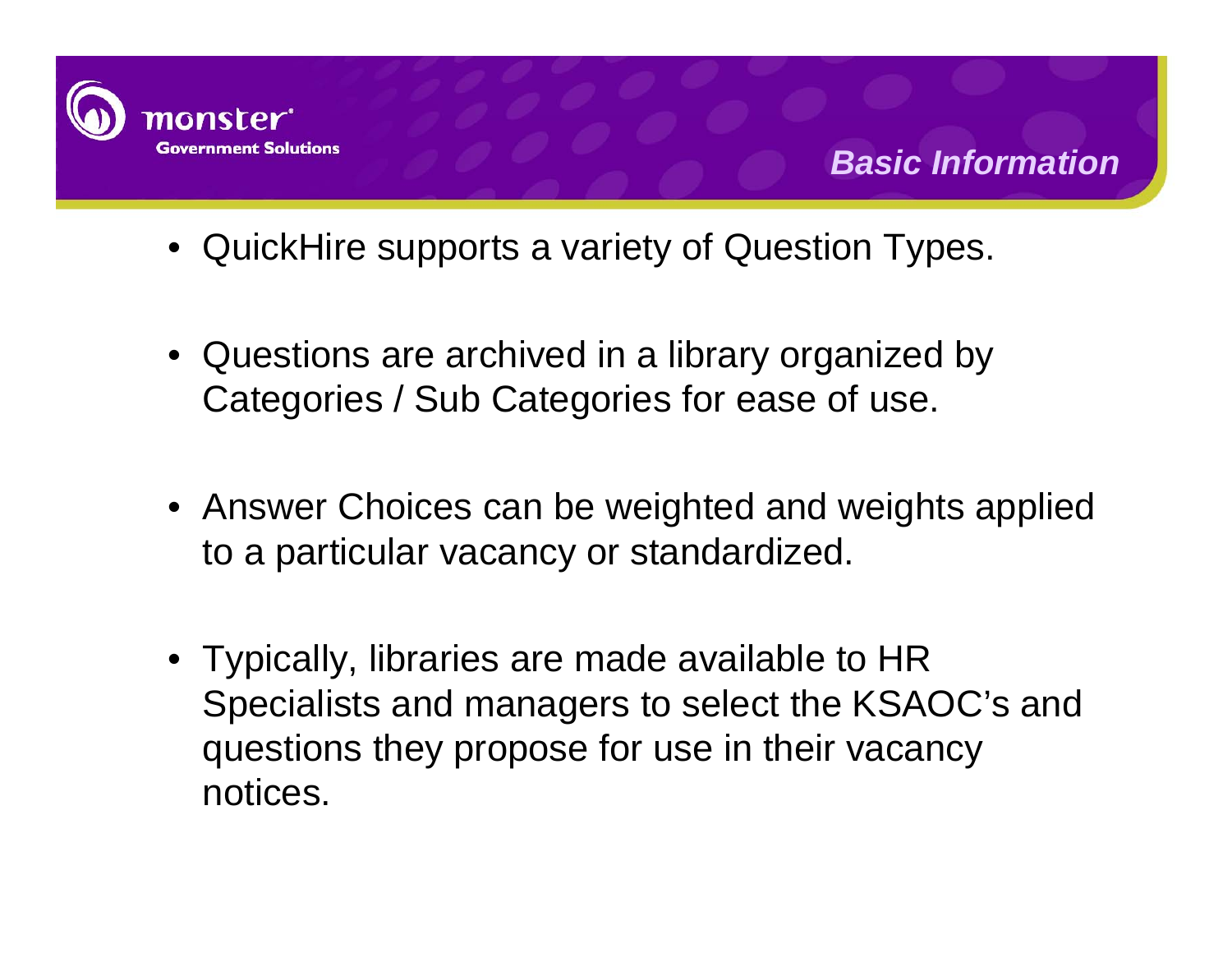

|                         | Vacancy<br><b>Question Library</b><br>Home |                                                                                                                           |               | <b>Applicant Manager</b>         | <b>Reports</b> | <b>User Manager</b><br>Utility   |        |  |
|-------------------------|--------------------------------------------|---------------------------------------------------------------------------------------------------------------------------|---------------|----------------------------------|----------------|----------------------------------|--------|--|
|                         |                                            | Vacancy Home >> Department of Education >> Region 2 >> HUMAN RESOURCES SPECIALIST >> Step 1 >> Step 2 >> Step 3 >> Step 4 |               |                                  |                |                                  |        |  |
| ドク                      |                                            |                                                                                                                           |               |                                  |                |                                  |        |  |
|                         |                                            | <b>VACANCY DETAIL: Step 4 - Assign Questions</b>                                                                          |               |                                  |                |                                  |        |  |
|                         | Asterisk (a) indicates a required field.   |                                                                                                                           |               |                                  |                |                                  |        |  |
|                         |                                            | R2-N-2005-0178, Human Resources Specialist GS-0201-9/11 ( 0201 HUMAN RESOURCES SPECIALIST)                                |               |                                  |                |                                  |        |  |
|                         |                                            | Created By: SYSDBA Jun 17, 2005 Last Updated By: SYSDBA                                                                   |               |                                  |                |                                  |        |  |
|                         |                                            |                                                                                                                           |               |                                  |                | Save                             | Cancel |  |
|                         |                                            | <b>Available Questions to Assign</b>                                                                                      |               |                                  |                | <b>Assigned Questions</b>        |        |  |
| Home                    |                                            |                                                                                                                           |               | All Grades   09   11             |                | <b>Reload Grade Associations</b> |        |  |
|                         |                                            |                                                                                                                           |               | <b>Current Grade: All Grades</b> |                |                                  |        |  |
| <b>Filter Questions</b> |                                            |                                                                                                                           |               |                                  |                |                                  |        |  |
|                         |                                            |                                                                                                                           | ᄉ<br>$\equiv$ |                                  |                |                                  |        |  |
|                         | 00-0318 - Secretary Series                 |                                                                                                                           |               |                                  |                |                                  |        |  |
|                         | 0132 - Intelligence Analyst                |                                                                                                                           |               |                                  |                |                                  |        |  |
|                         |                                            | 0201 - Personnel Mgmt Specialist/Officer                                                                                  |               |                                  |                |                                  |        |  |
|                         | 0203 - Personnel Assistant                 |                                                                                                                           |               |                                  |                |                                  |        |  |
|                         |                                            |                                                                                                                           |               |                                  |                |                                  |        |  |
|                         | 0212 - Personnel Staffing Specialist       |                                                                                                                           |               |                                  |                |                                  |        |  |
|                         | 0230 - Employee Relations Specialist       |                                                                                                                           |               |                                  |                |                                  |        |  |
|                         | 0260 - Equal Employment Specialist         |                                                                                                                           | $\checkmark$  |                                  |                |                                  |        |  |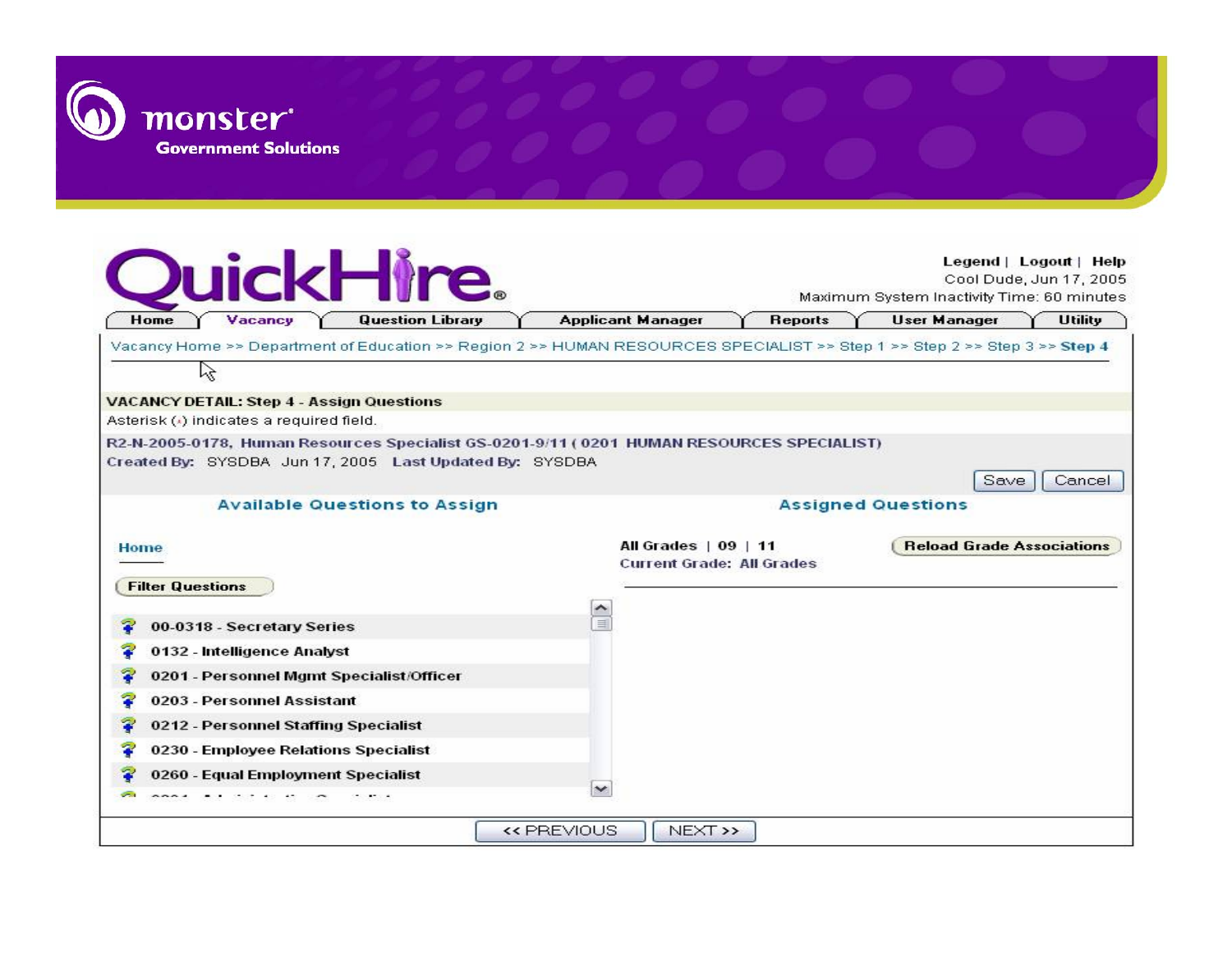|                    |                                    |           |                                                                                                                                                                                                                                                  | Legend   Logout   Help<br>Cool Dude, Jun 17, 2005<br>Maximum System Inactivity Time: 60 minutes |                                              |                |                             |                     |                                          |                |                          |
|--------------------|------------------------------------|-----------|--------------------------------------------------------------------------------------------------------------------------------------------------------------------------------------------------------------------------------------------------|-------------------------------------------------------------------------------------------------|----------------------------------------------|----------------|-----------------------------|---------------------|------------------------------------------|----------------|--------------------------|
| Home<br>Vacancy    | Vacancy<br><b>Applicant</b>        |           | <b>Question Library</b>                                                                                                                                                                                                                          | <b>Applicant Manager</b>                                                                        |                                              | <b>Reports</b> |                             | <b>User Manager</b> |                                          | <b>Utility</b> |                          |
| Listing            |                                    |           | Applicant Manager Home >> Department of Education >> Region 2 >> HUMAN RESOURCES SPECIALIST >> Human Resources<br>Specialist GS-0201-9/11 >> SA-QDS-0002 >> ADMINISTRATIVE SPECIALIST >> Retention and Gift Director >> SA-QDS-0004 >> Applicant |                                                                                                 |                                              |                |                             |                     |                                          |                |                          |
|                    |                                    |           |                                                                                                                                                                                                                                                  |                                                                                                 |                                              |                |                             |                     |                                          |                | <b>Return to Vacancy</b> |
|                    |                                    |           | <b>Certs Listing</b>                                                                                                                                                                                                                             |                                                                                                 |                                              |                |                             |                     | <b>Staging Area Applications Listing</b> |                |                          |
| Filter             | <b>Data Mining</b>                 |           |                                                                                                                                                                                                                                                  |                                                                                                 | <b>Staging Area Details</b>                  |                |                             |                     |                                          |                |                          |
|                    | Correspond   Change Statuses       |           | <b>Reset Statuses</b>                                                                                                                                                                                                                            |                                                                                                 |                                              |                | Staging Area #: SA-QDS-0004 |                     |                                          |                |                          |
|                    |                                    |           | <b>All Applicant Data Report   Applicant Listing Report</b>                                                                                                                                                                                      |                                                                                                 | Create Date and Time: May 2, 2005 5:27:37 PM |                |                             |                     |                                          |                |                          |
|                    | <b>Ineligible Applicant Report</b> |           |                                                                                                                                                                                                                                                  |                                                                                                 |                                              | Created By: TB |                             |                     |                                          |                |                          |
|                    | <b>Generate Job Certificate</b>    |           |                                                                                                                                                                                                                                                  |                                                                                                 |                                              | Status: Open   |                             |                     |                                          |                |                          |
| <b>DEU Count</b>   |                                    |           |                                                                                                                                                                                                                                                  |                                                                                                 |                                              |                |                             |                     |                                          |                |                          |
| 14                 | <b>Current Grade: 14</b>           |           |                                                                                                                                                                                                                                                  |                                                                                                 |                                              |                |                             |                     |                                          |                |                          |
| Sort by:           | Total score                        |           | Sort<br>$\checkmark$                                                                                                                                                                                                                             |                                                                                                 |                                              |                |                             |                     |                                          |                |                          |
| <b>Status</b>      |                                    |           | <b>Name</b>                                                                                                                                                                                                                                      | Score                                                                                           |                                              |                |                             |                     |                                          |                |                          |
| BQ BQ              | <b>ICTAP</b>                       | <b>TP</b> | <b>HOGAN, HULK</b>                                                                                                                                                                                                                               | 97.27/<br>100.00                                                                                |                                              |                |                             |                     |                                          |                |                          |
| <b>BQ BO</b>       |                                    | NV        | <b>ANDERSON, PAM</b>                                                                                                                                                                                                                             | 95.71/<br>100.00                                                                                |                                              |                |                             |                     |                                          |                |                          |
| <b>BQ BQ</b>       | <b>ICTAP SPCL</b>                  |           | CPS MAN, BAT                                                                                                                                                                                                                                     | 94.55j<br>100.00                                                                                |                                              |                |                             |                     |                                          |                |                          |
|                    | WO NEW CTAP SPCL                   |           | CPS HILL, FAITH                                                                                                                                                                                                                                  | 92.21/<br>100.00                                                                                |                                              |                |                             |                     |                                          |                |                          |
|                    | WO NEW ICTAP SPCL                  | <b>TP</b> | DIESEL, VIN                                                                                                                                                                                                                                      | 89.09/<br>100.00                                                                                |                                              |                |                             |                     |                                          |                |                          |
| <b>WQ NEW CTAP</b> |                                    | <b>NV</b> | <b>MOORE, ROGER</b>                                                                                                                                                                                                                              | 89.09/<br>100.00                                                                                |                                              |                |                             |                     |                                          |                |                          |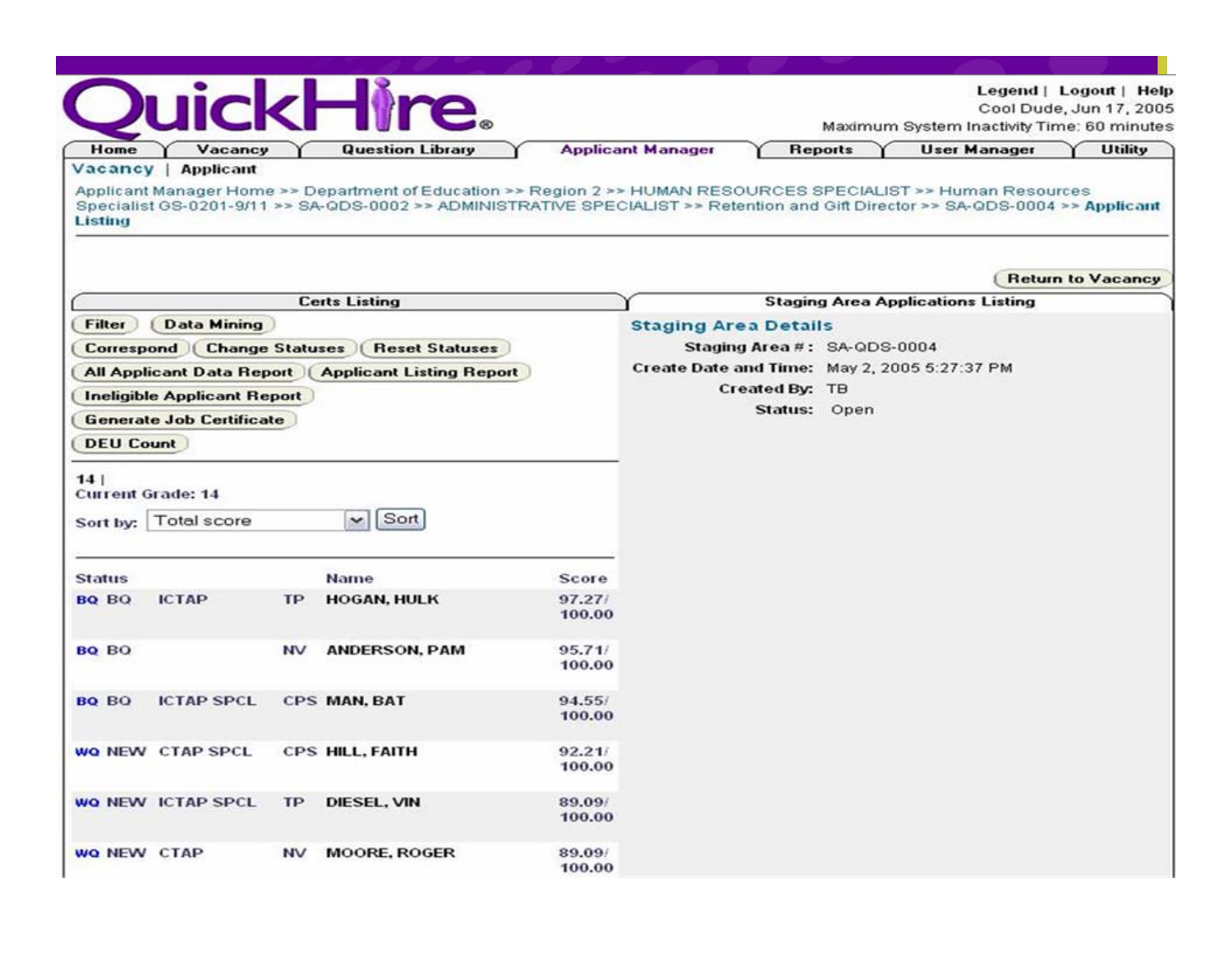

- Types of questions:
- **AA** -Applicant Assessment Any user with System Administration permissions can customize the answer choices for Applicant Assessment type questions. For example, the applicant can be asked to rate his or her skills regarding a specific task on a scale of 1 to 5(e.g. Low, Below Average, Average, Above Average, High).
- **LA** -Long Answer Requires the applicant to enter a written (text) response.
- **MAMC** Multiple Answer, Multiple Choice Provides the applicant with a list of possible responses, one or more of which can be selected (e.g. Check All That Apply).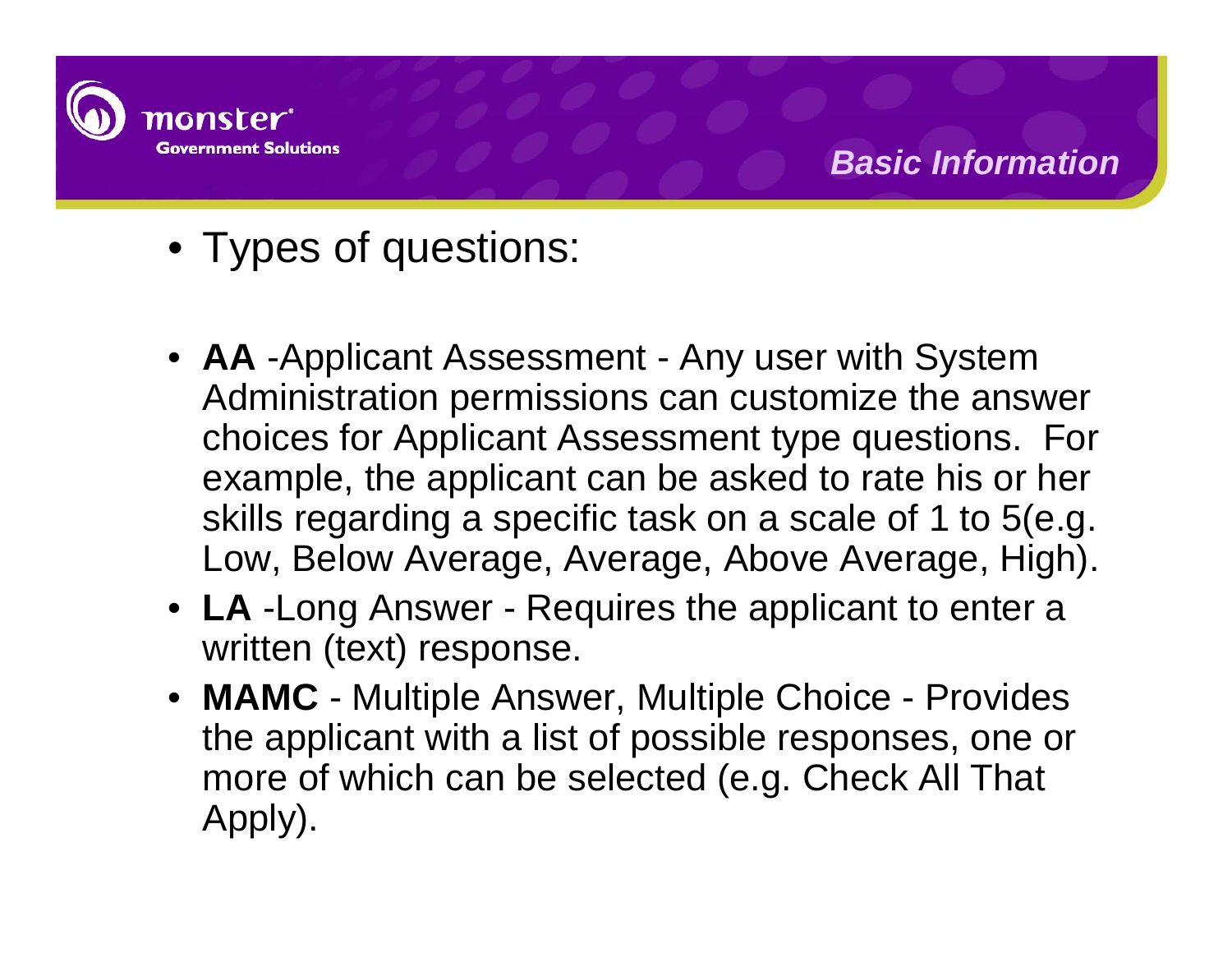

- **MC** Multiple Choice Asks the applicant to choose one of the possible answers provided.
- **NA** No Answer Allows the user to add comments to the questions list that require no answer from the applicant.
- **SA** Short Answer Requires a written response with a maximum length of 250 characters (approximately 40 words).
- **TF** True or False Applicant selects whether the statement is True or False.
- **YN** Yes or No Requires the applicant to answer the question with Yes or No.
- Questions can support a variety of actions: Branching, Scoring, Screenouts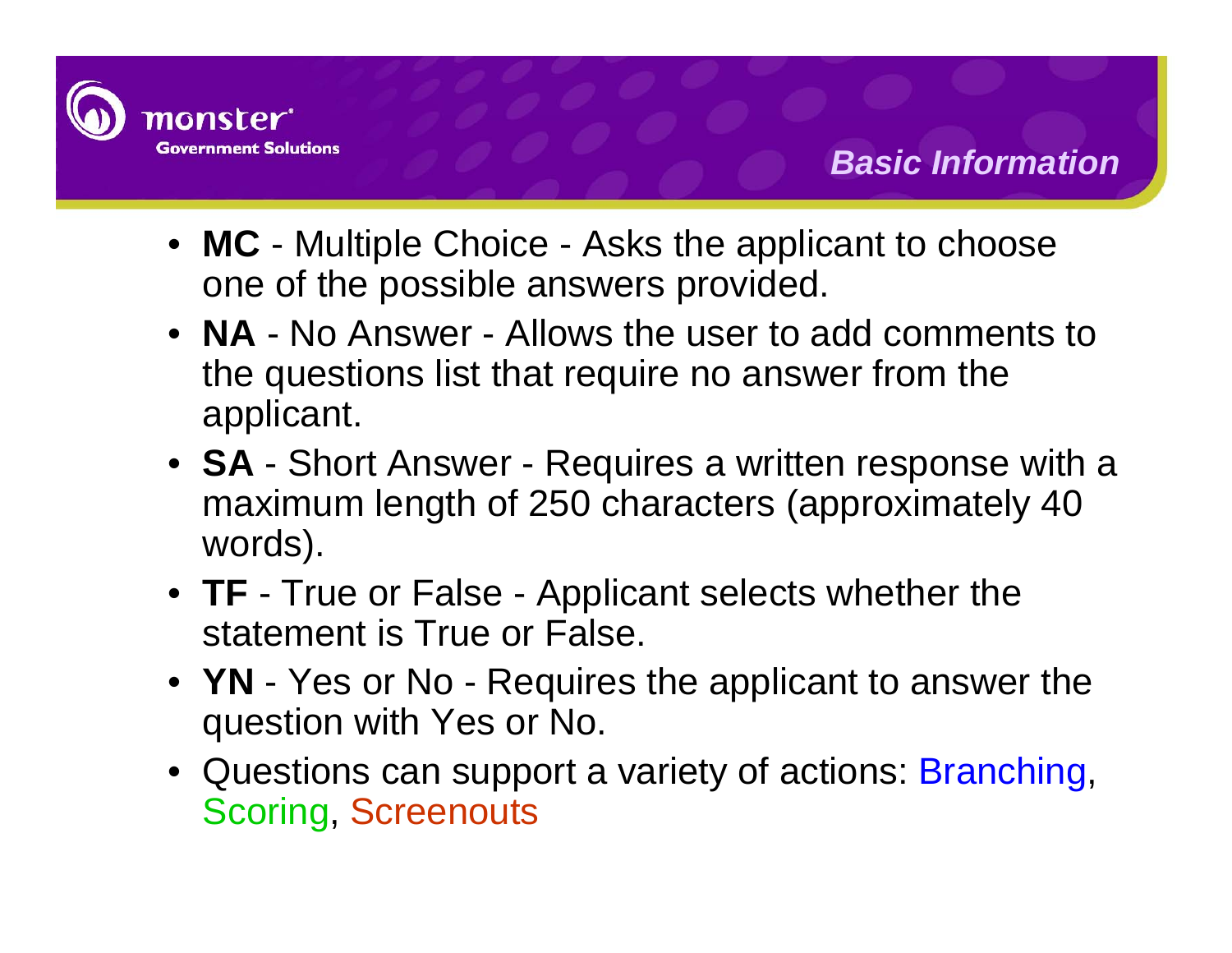

Which of the following best describes your experience in receiving and escorting visitors?

- •I have not had experience or training in performing this task.
- • I have had education or training in performing this task but have not yet performed this task on the job.
- • I have performed this task on the job with close supervision from supervisor or senior employee.
- $\bullet$  I have performed this task as a regular part of the job, independently and usually without review by supervisor or senior employee.
- I have supervised performance of this task, and/or I have trained others in performance and/or am normally consulted as an expert for assistance in performing this task.
- •None of the above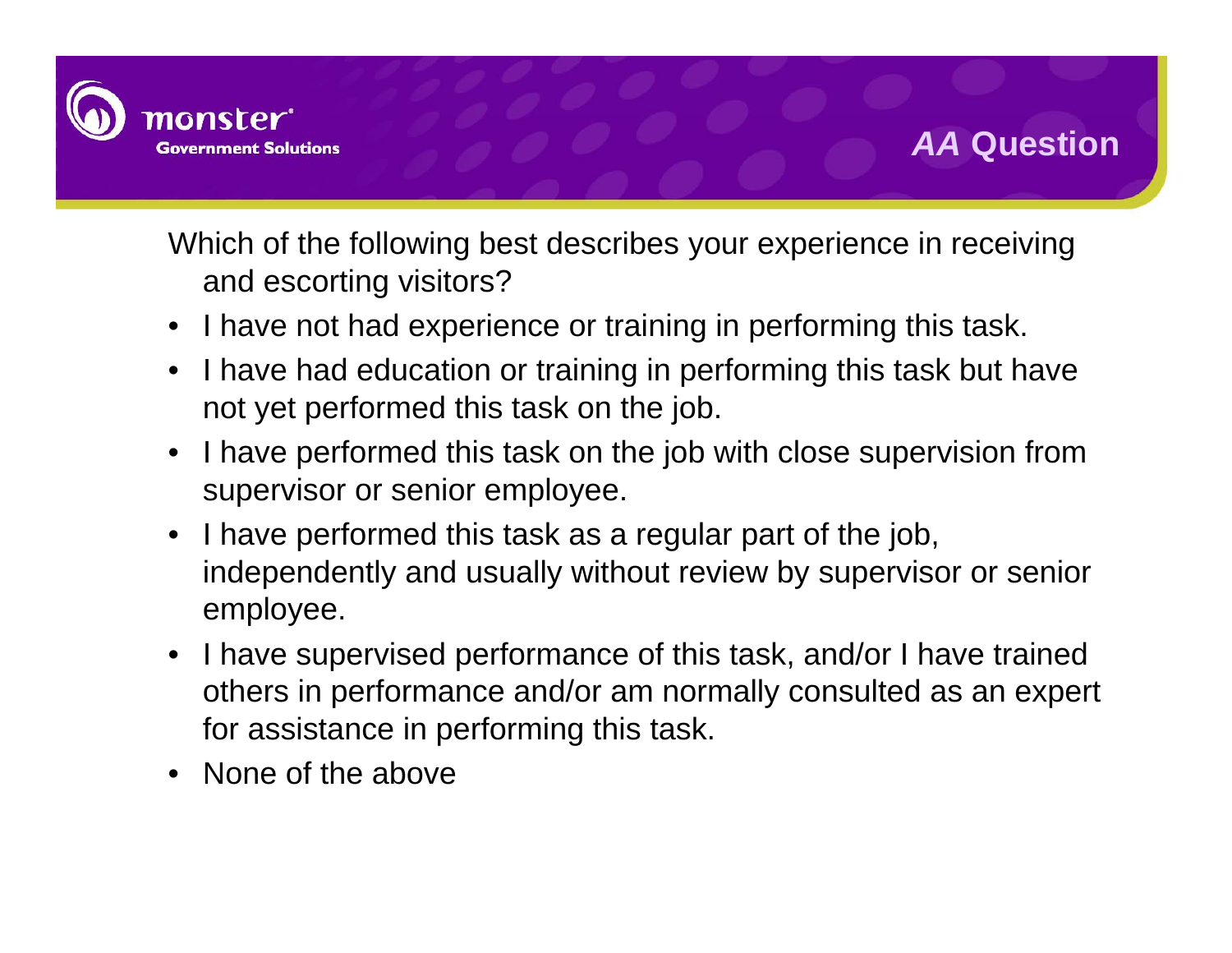

My skill in using word processing software is:

- Basic (e.g., write and format documents, add headers and footers, cut and paste text, and add charts and pictures to documents)
- Intermediate (e.g., write merge documents and link them to databases for large mailing projects; to insert graphs, charts and tables that are linked to other documents or spreadsheets)
- Advanced (e.g., write and work with macros).
- None of the above.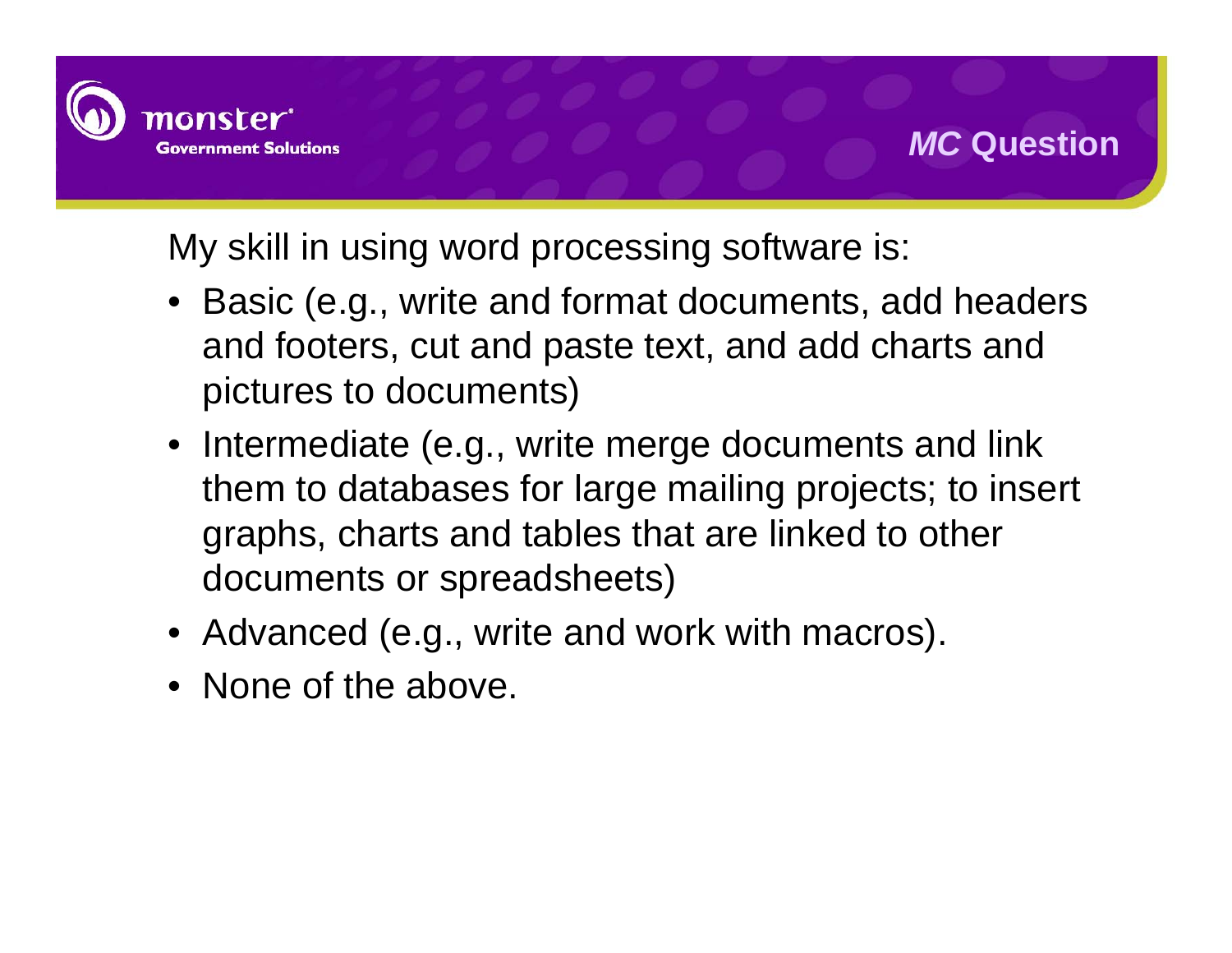

Indicate the activities below which you have successfully performed in prior positions: (Check all the apply)

- I have received and escorted visitors
- I have made domestic and/or international travel arrangements
- I have received and referred phone calls to staff members
- I have resolved communication problems resulting from language and cultural differences
- None of the above.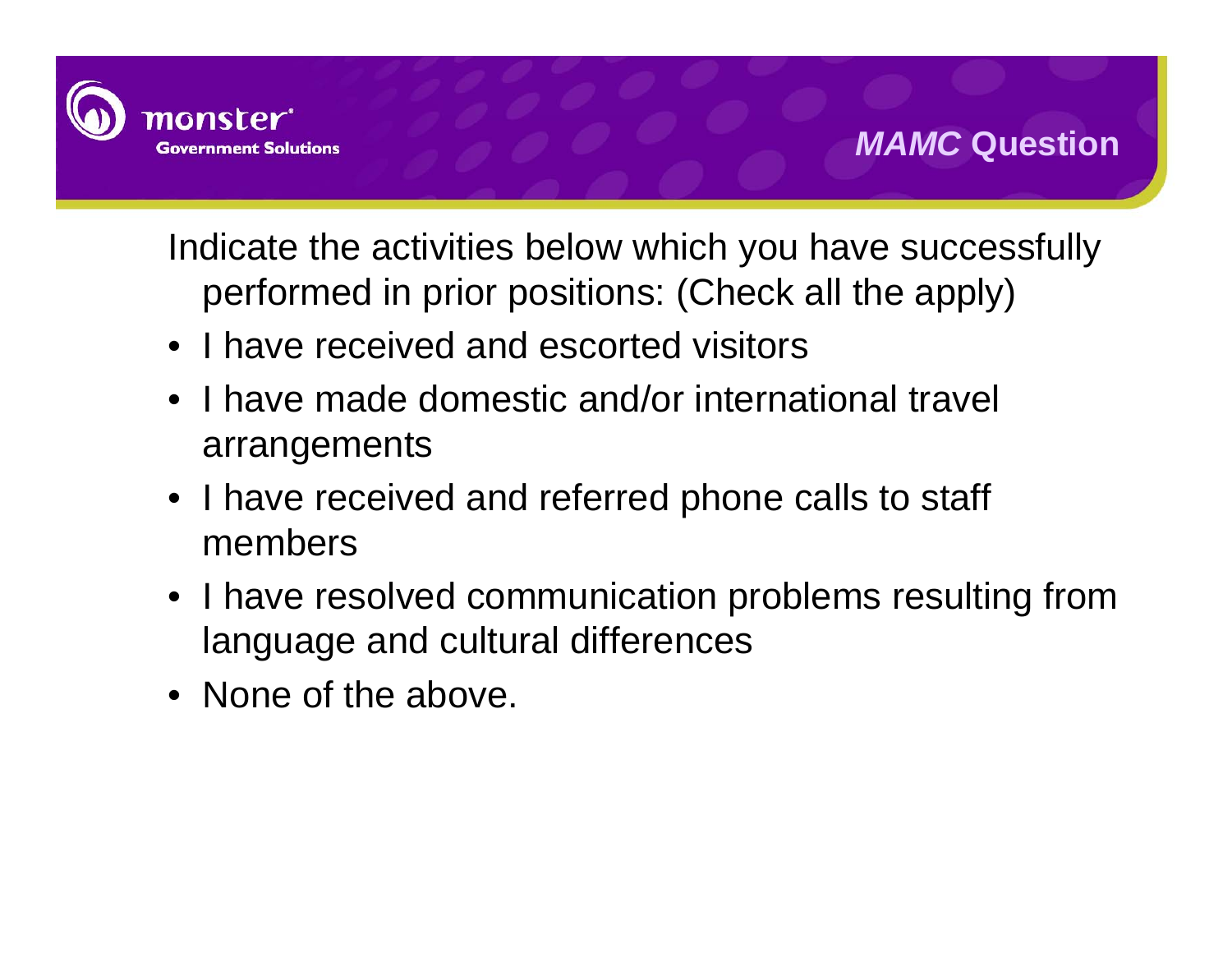



question/item libraries with content valid items for a whole job series (e.g., series 110 Economist, series 570 Bank Examiner, etc.), given time and resources constraints of the client.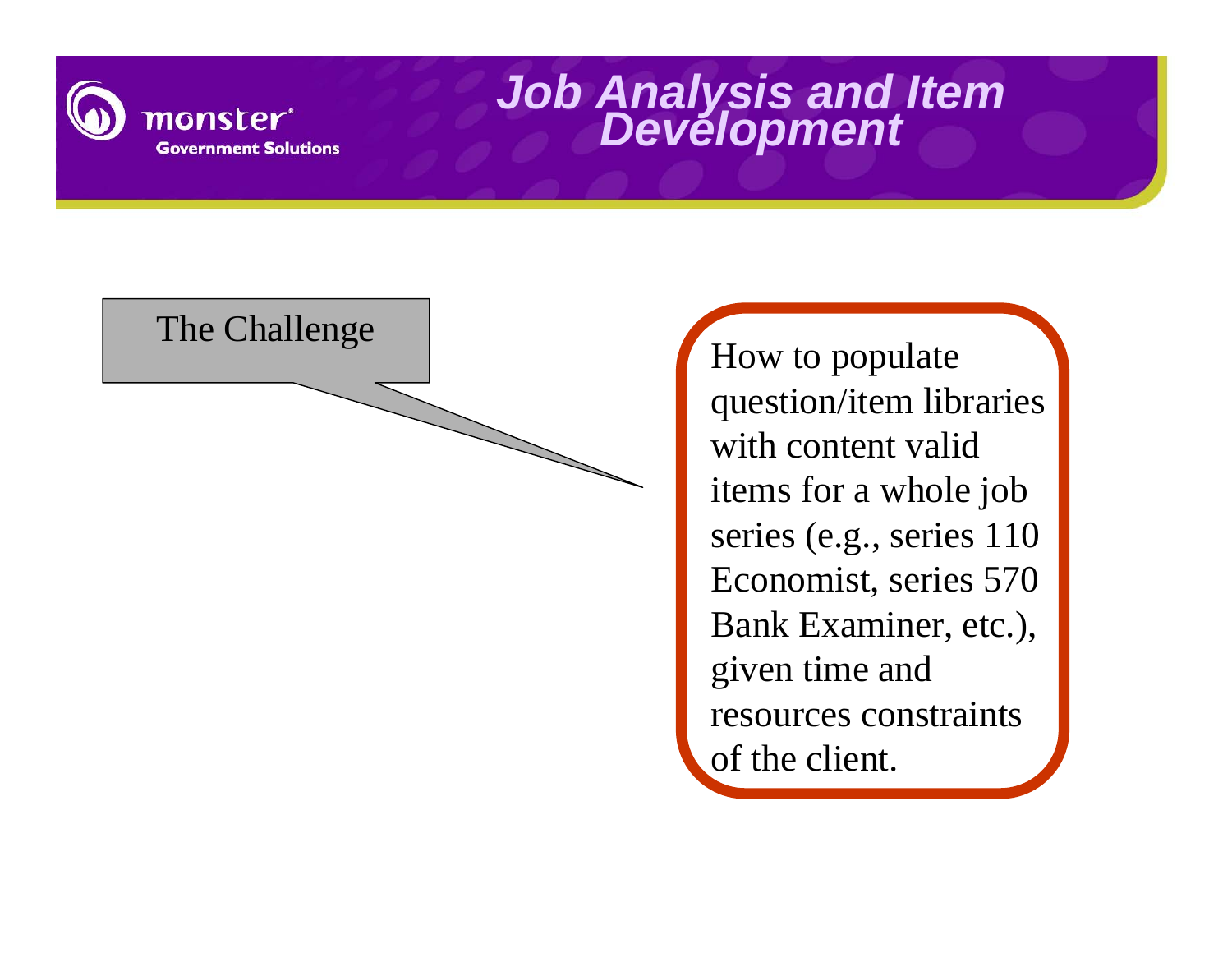

- Typical Scenario Agency requires content valid questions for rating and ranking candidates.
	- Questions are needed at various grade levels within one or more job series.
	- SMEs may or may not be available to meet in a consecutive day workshop.
	- T & E questions difficult to create without SME interaction.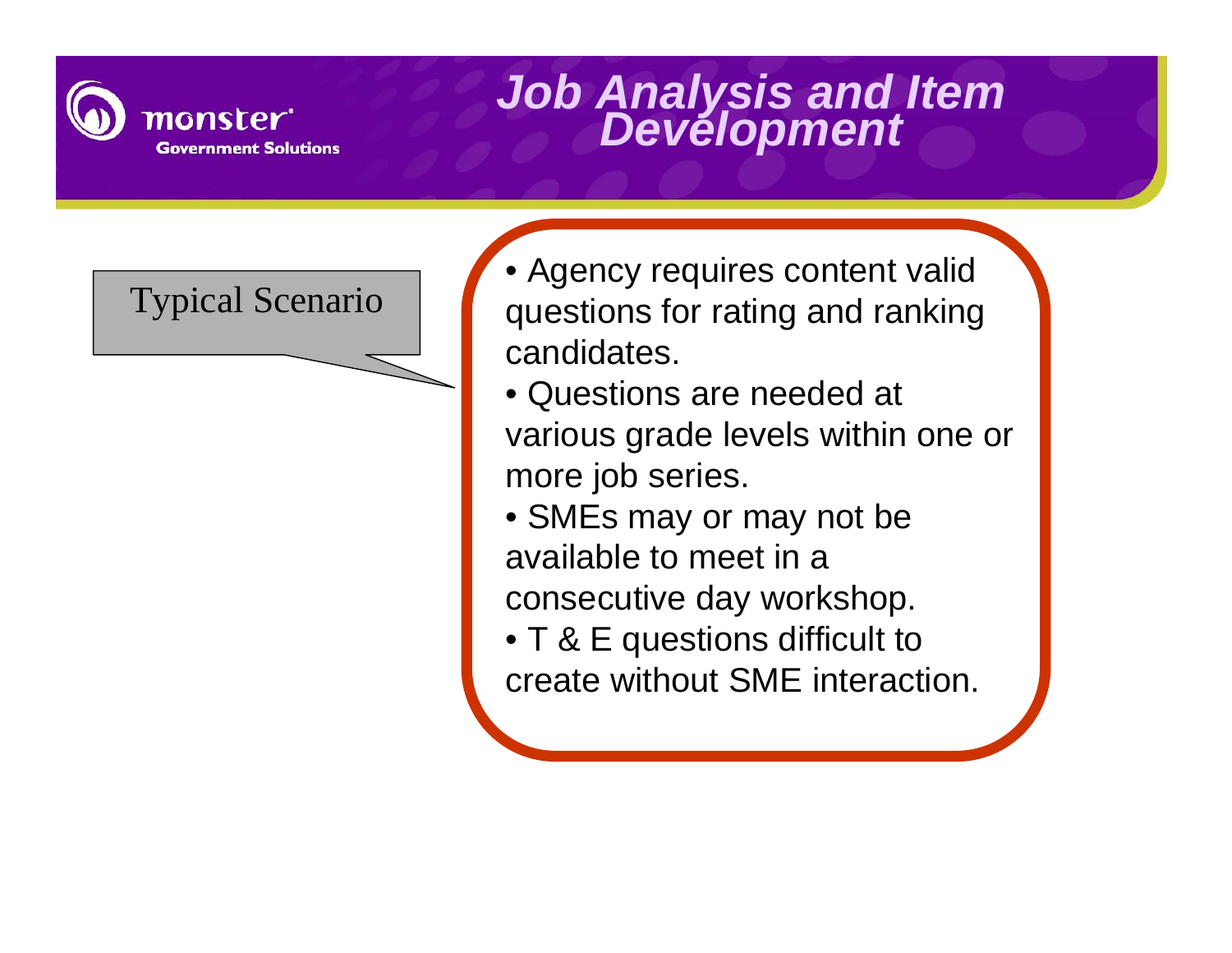

### Case Descriptions and Lessons Learned

Case #1: 3 –Day Job Analysis Workshop

Case #2: 3 –Day Job Analysis & Item Development Workshop

Case#3: 1-Day Job Analysis & Item Planning w/SMEs; 2- Day Item Development w/out SMEs; .5 Day Item Review w/SMEs

Case #4: Remote Job Analysis via Meeting Software; 2-Day Workshop for Item Development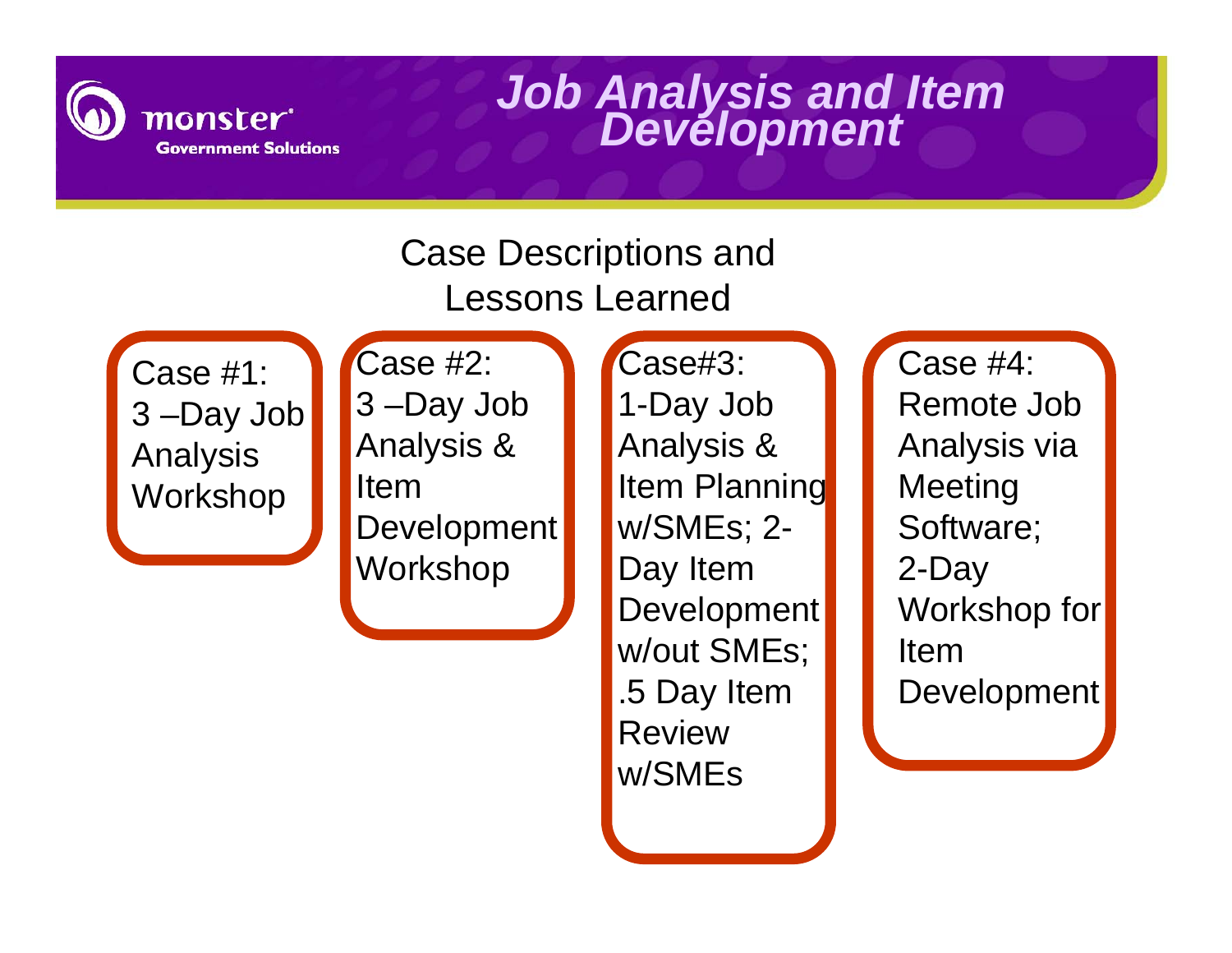

Case #1: 3 –Day Job Analysis Workshop

Setting:

- 4 SMEs from four different regions
- 3-Day question development workshop
- IT Specialist grades 11, 12 and 13
- Question library required within one week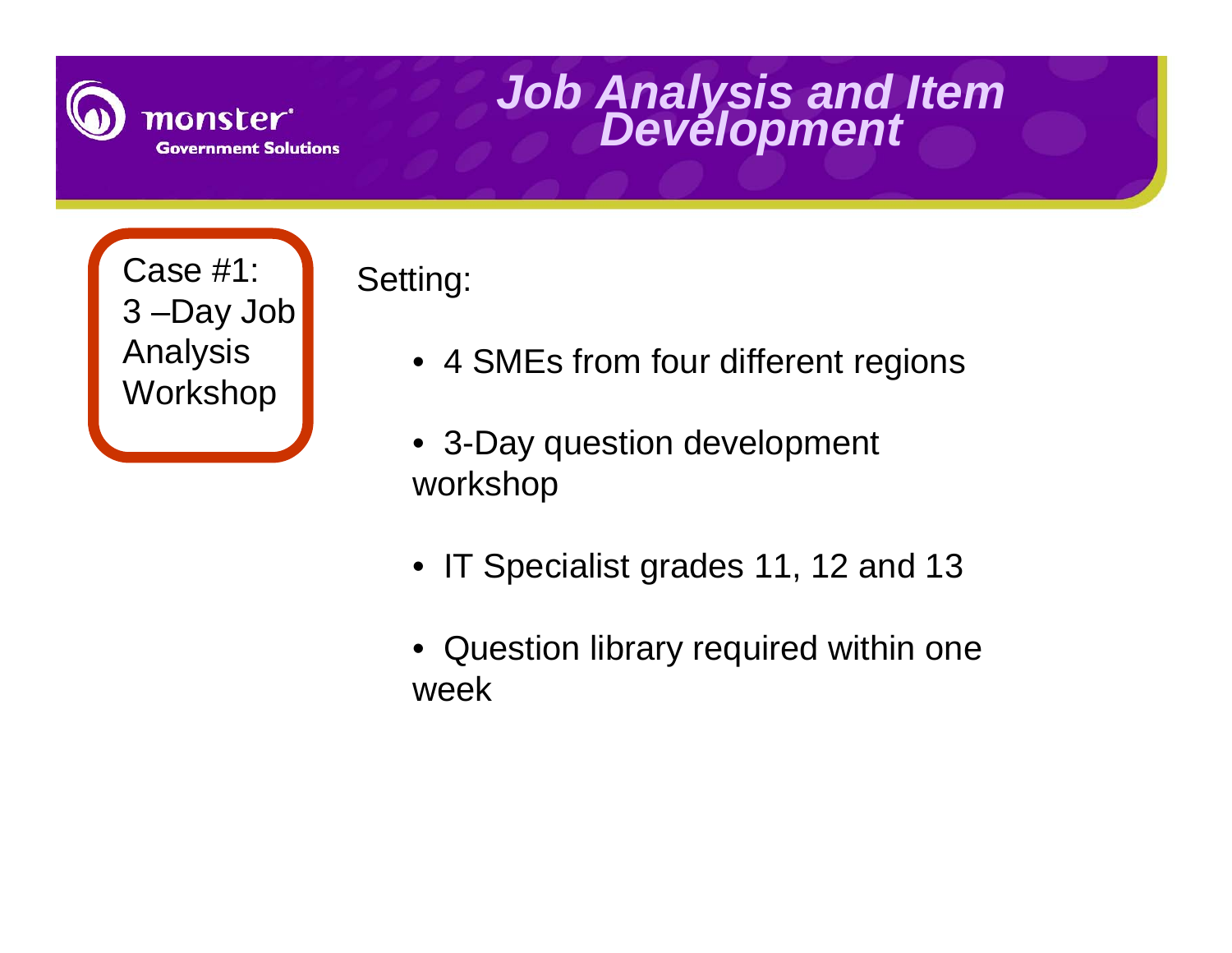

Case #1: 3 –Day Job Analysis **Workshop** 

- Brief SMEs on job analysis and content validity
- Build Task and KSA lists from selected PDs
- Rate Tasks & KSAs
- Select critical Tasks & KSAs
- Psychologist develops items (interest of time)
- SMEs validate items from other agencies (ditto)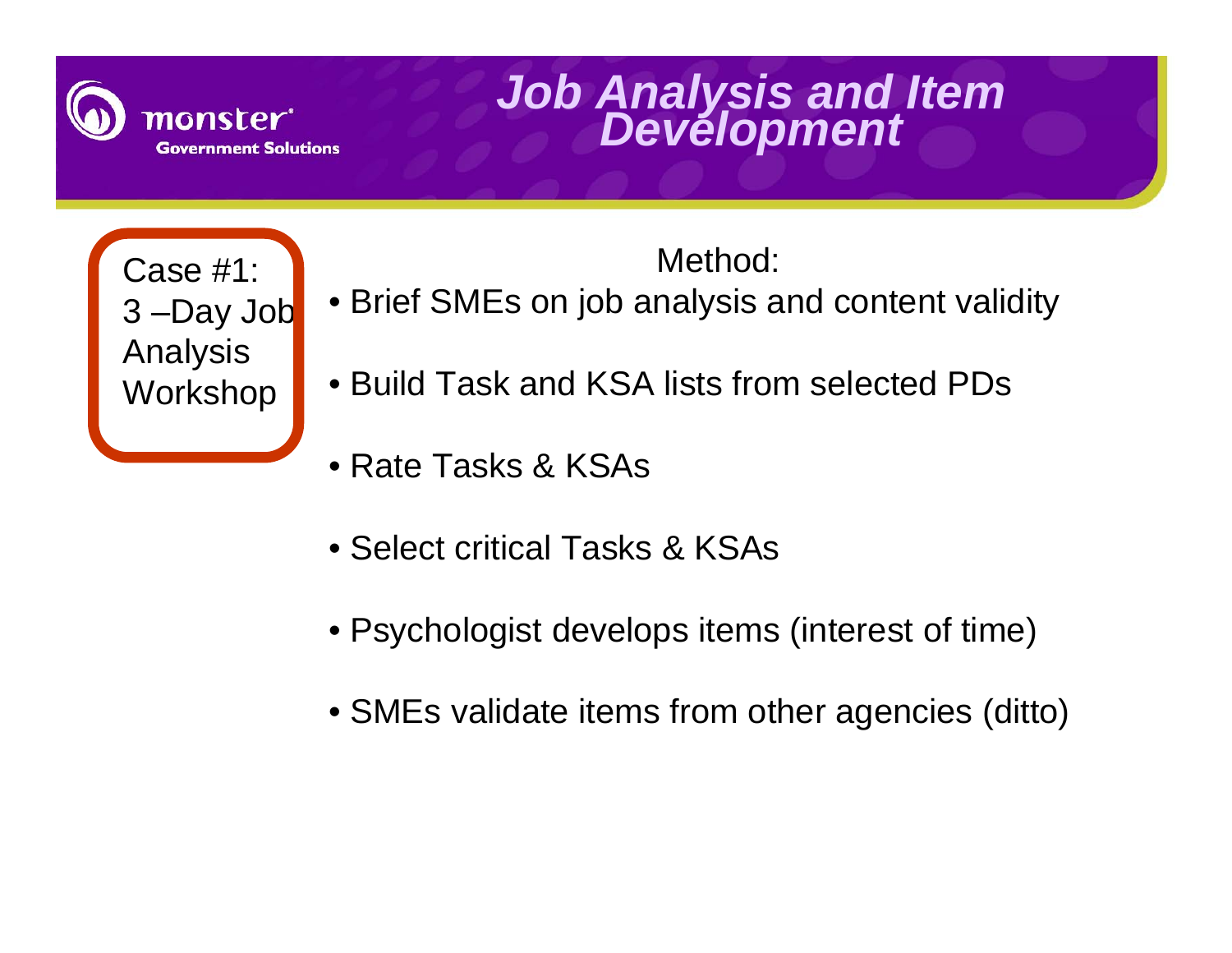

Case #1: 3 –Day Job Analysis Workshop

Process: Building Task and KSA lists

- Assemble representative PDs, job analyses and crediting plans
- For each task, ask: "Still being done? Being done as worded? Being done in more than one position/location?"
- For each KSA, ask: "Still needed? Still needed as worded? Still needed in more than one position/location?"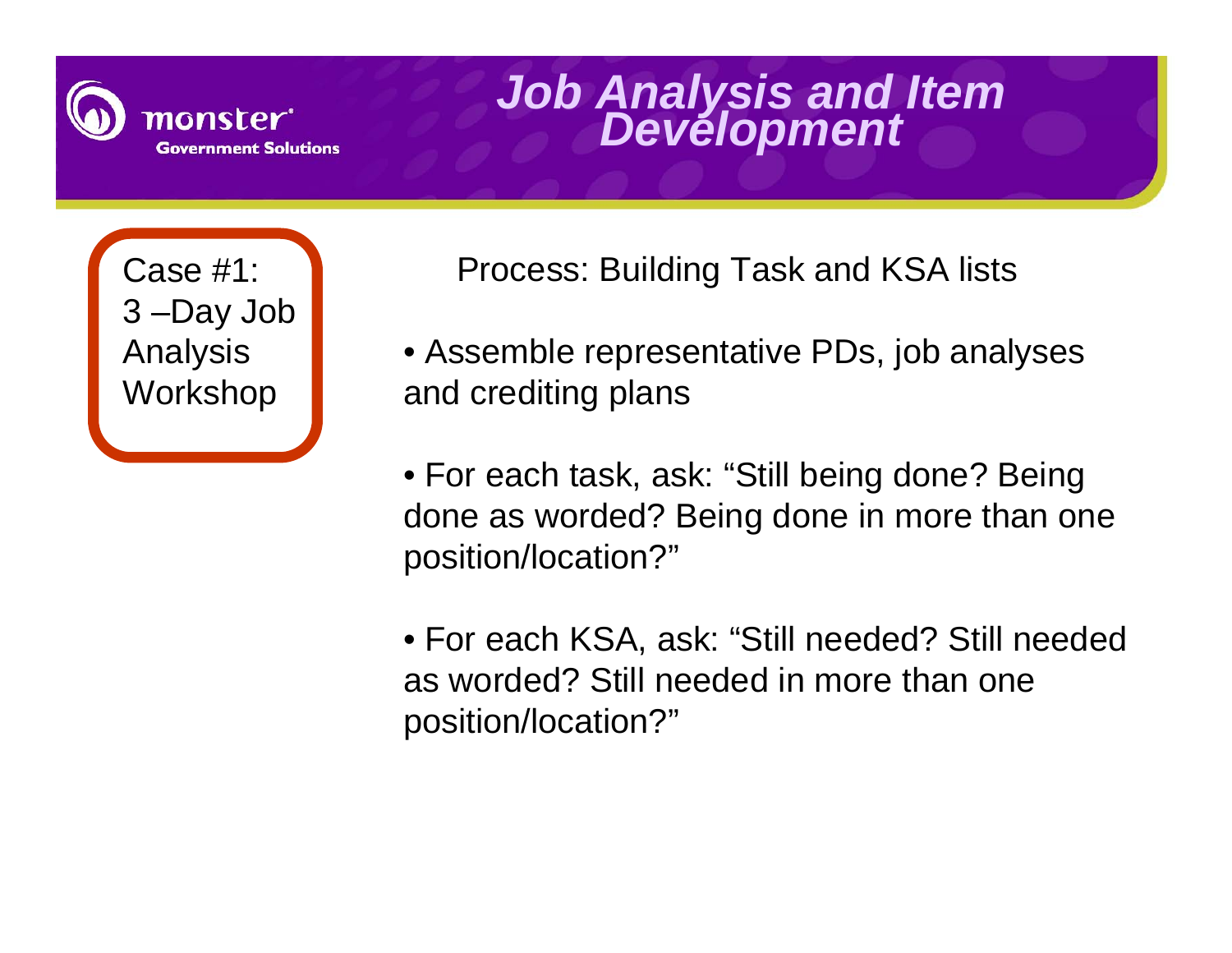

Case #1: 3 –Day Job Analysis **Workshop** 

### Task Scales:

**Importance:** *How important is this task/activity to performing the job successfully* [for the typical job incumbent in this grade level]*?* 0 = This activity is not a part of the job;  $1 = Not$  Important;  $2 = Minimally$  $Important;3 = Important;4 = Very Important;5 = Extremely Important$ 

**Time Spent:** *Consider the amount of time actually spent on this task/activity relative to the amount of time spent on the other activities*  [for the typical job incumbent in this grade level].  $0 = No$  time spent on this activity;  $1 = Much$  less time spent on this activity than on other activities;  $2 =$  Less time spent on this activity than on other activities;  $3$  $=$  As much time spent on this activity as on other activities;  $4 =$  More time spent on this activity than on other activities;

5 = Much more time spent on this activity than on other activities

**Perform on Day 1:** *Should a newly hired employee be able to perform this task/activity immediately on Day 1* [or in a reasonably short orientation period thereafter] without formal training *?* Yes = 1 No = 0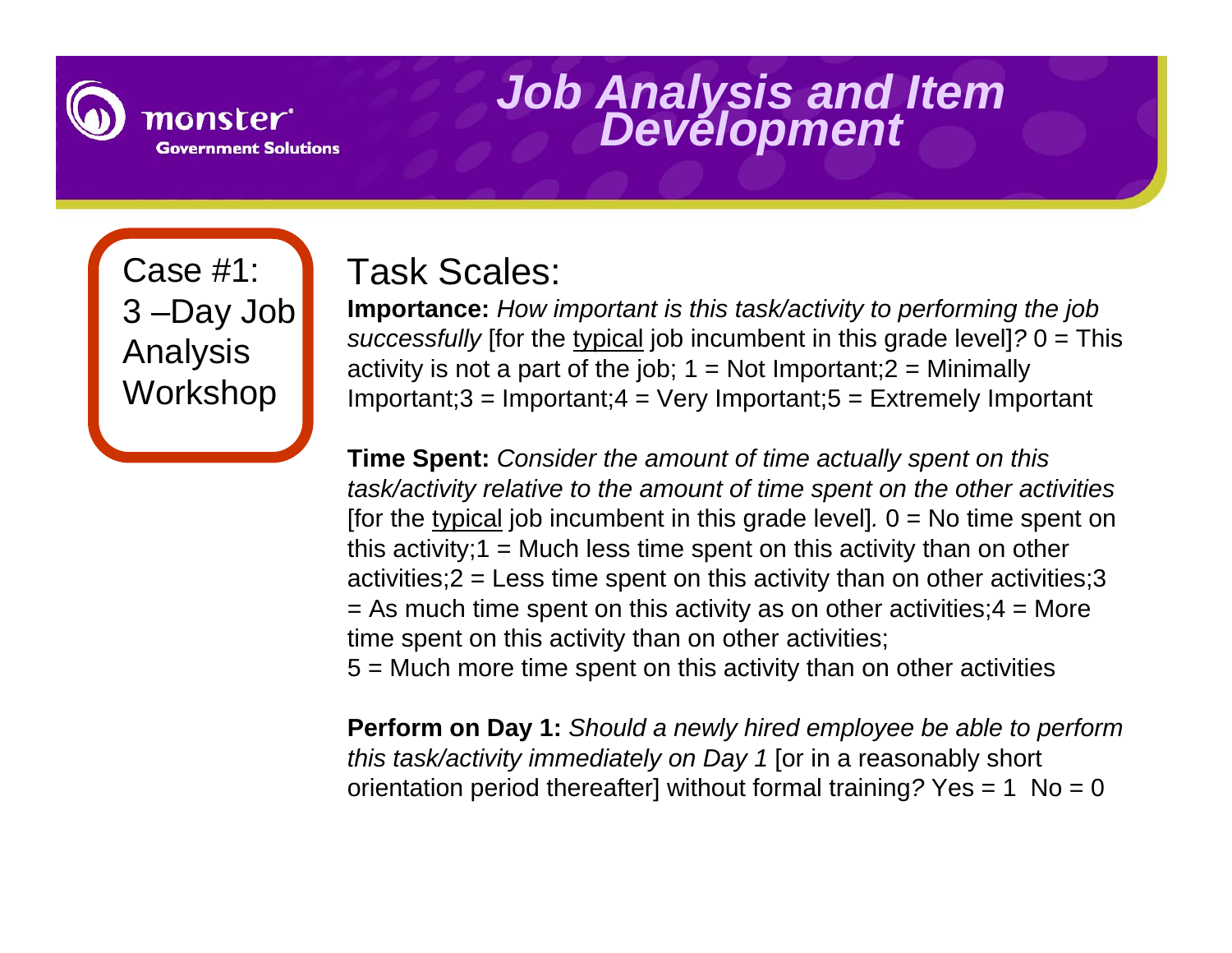

Case #1: 3 –Day Job Analysis **Workshop** 

### KSA Scales:

**Importance:** *How important is this competency/KSA for successful performance in this job?1* = Not Important; 2 = Somewhat Important;  $3 =$  Important;  $4 =$  Very Important;  $5 =$  Extremely Important

**Distinguishing Value:** *How valuable is this competency/KSA for distinguishing superior from barely acceptable employees?* 1 = Not Valuable;  $2 =$  Somewhat Valuable;  $3 =$  Valuable;  $4 =$  Very Valuable;5 = Extremely Valuable

**Need at Entry:** *To what extent is it necessary that the employee possess this competency/KSA when entering the job?*

1 = Essential at Entry (because those who do not possess it will not acquire it through training or experience);

2 = Desirable at Entry (because those who possess it develop competence more readily);

3 = Not Need at Entry (because it is acquired through training or experience);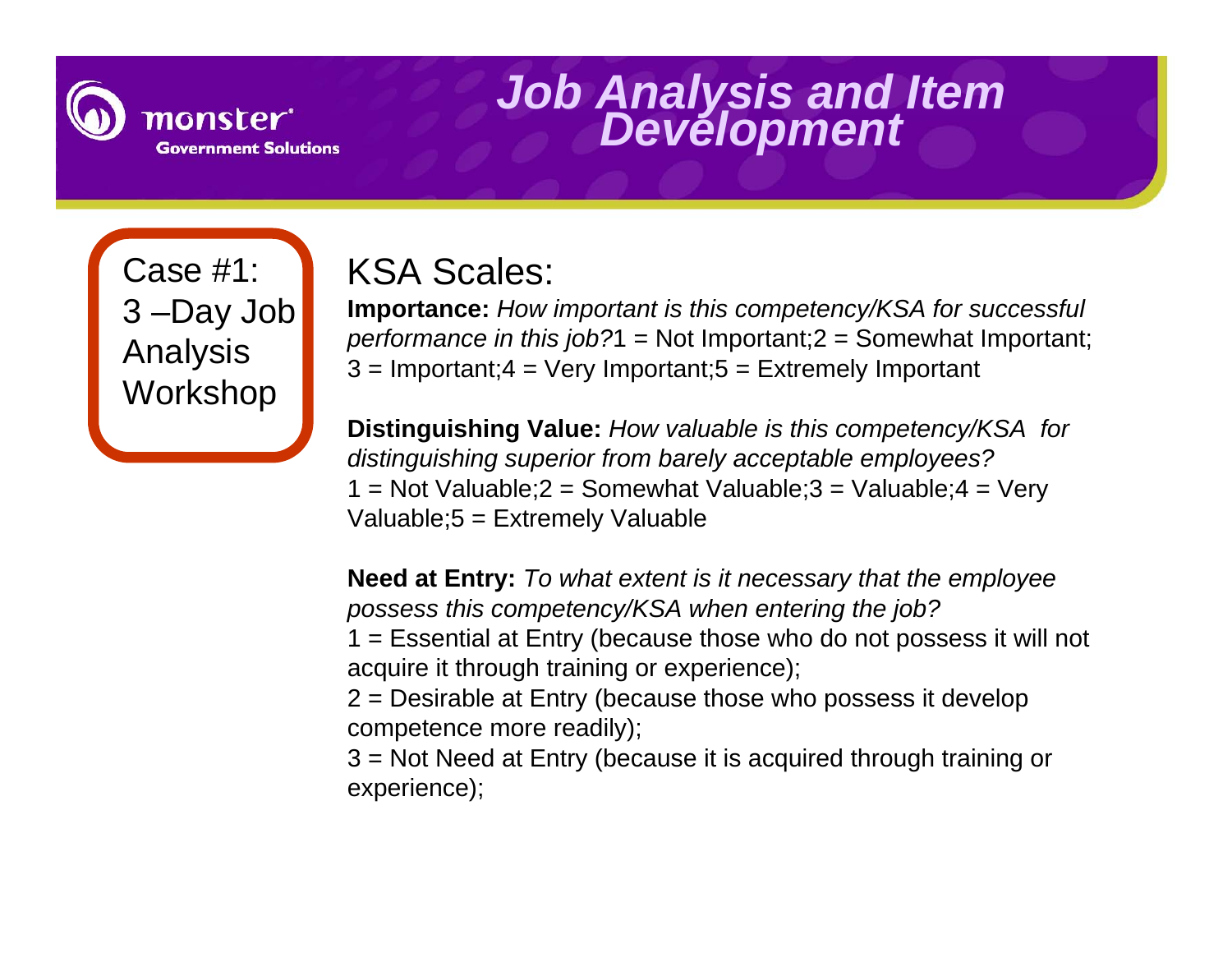

Case #1: 3 –Day Job Analysis Workshop

Process: Item Development

- Items developed by KSA
- Item content focus on experience, education/training, accomplishment as sources of "evidence"
- KSAs and Tasks converted to AA, MC and LA/SA questions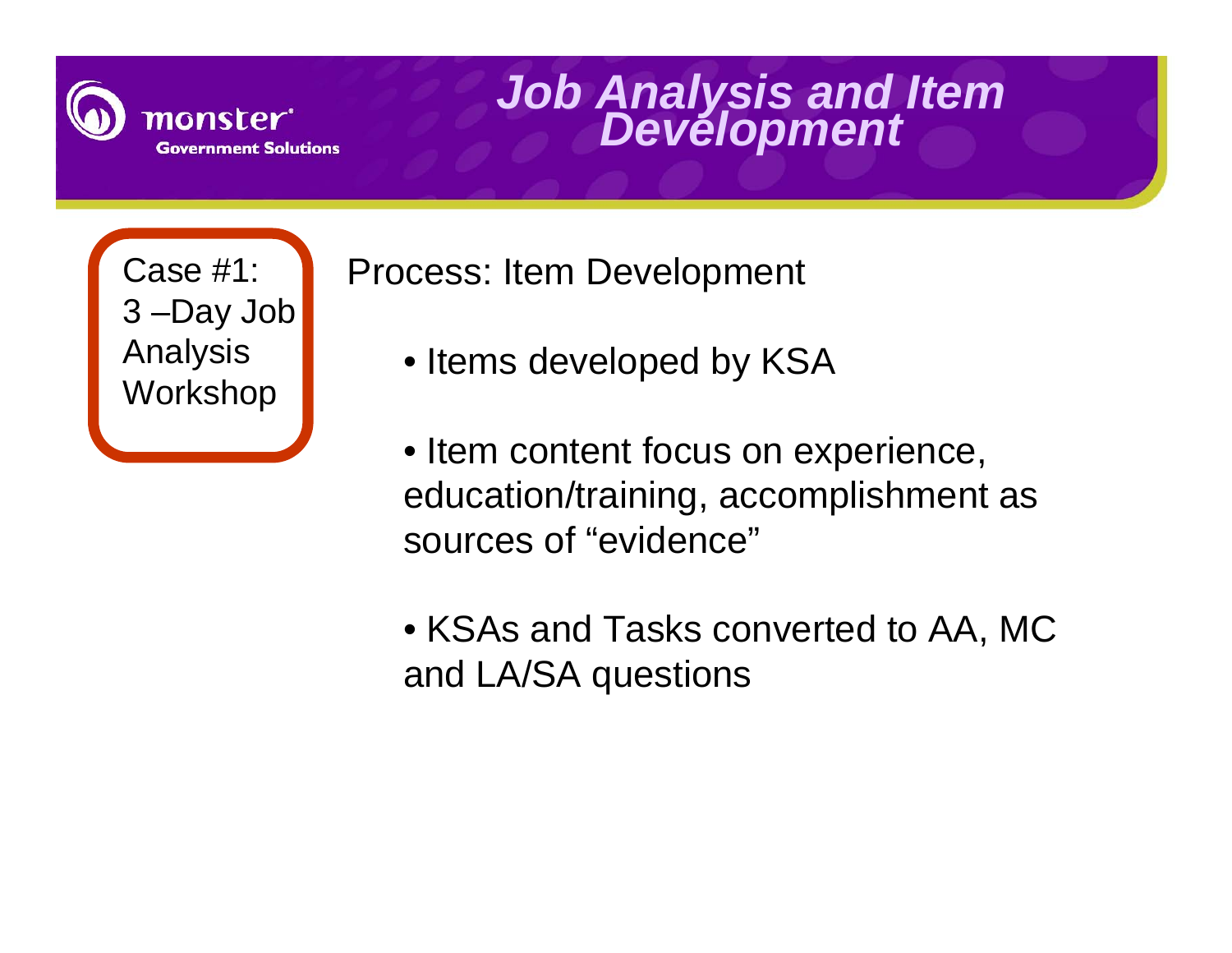

Case #1: 3 –Day Job Analysis **Workshop** 

Process: Validate Items From Other Agencies

- Email survey of items to SMEs
- SMEs determine the following for each item:
- Grade level for which item is relevant
- Primary Task or KSA assessed by item
- Level of Relevance on a 5-point scale
- Appropriateness for all candidate groups: Yes/No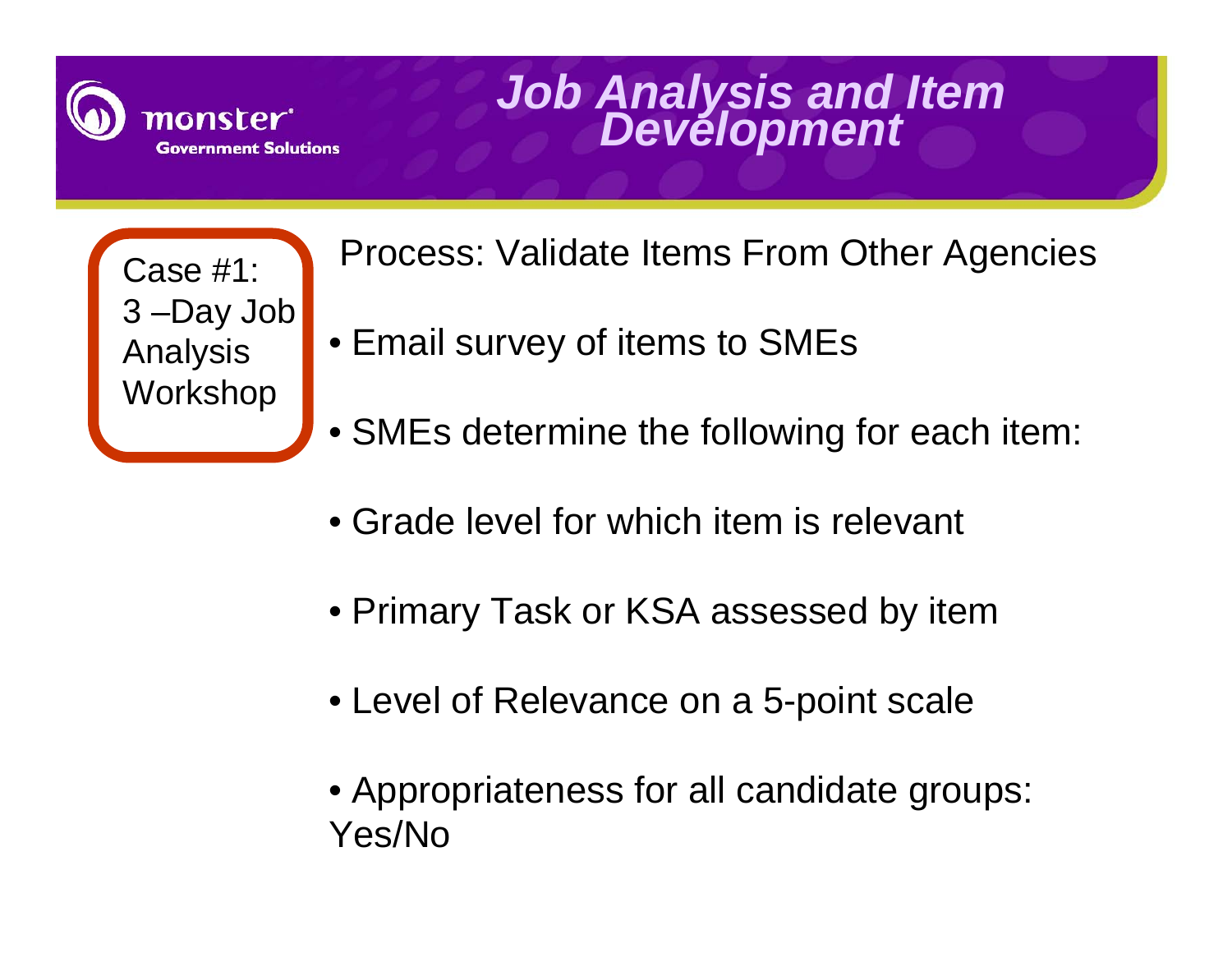



¾Job Series: IT Specialist **≻Grade Levels: 11, 12, 13** ¾Number of SMEs: 5 (including a very experienced HR Specialist) ¾Format:  $\sqrt{3}$ -day workshop for job analysis and initial question development by psychologist  $\checkmark$  Follow-up by email for any unfinished job analysis activity

 $\checkmark$  Follow-up by email for validation of existing items from other agency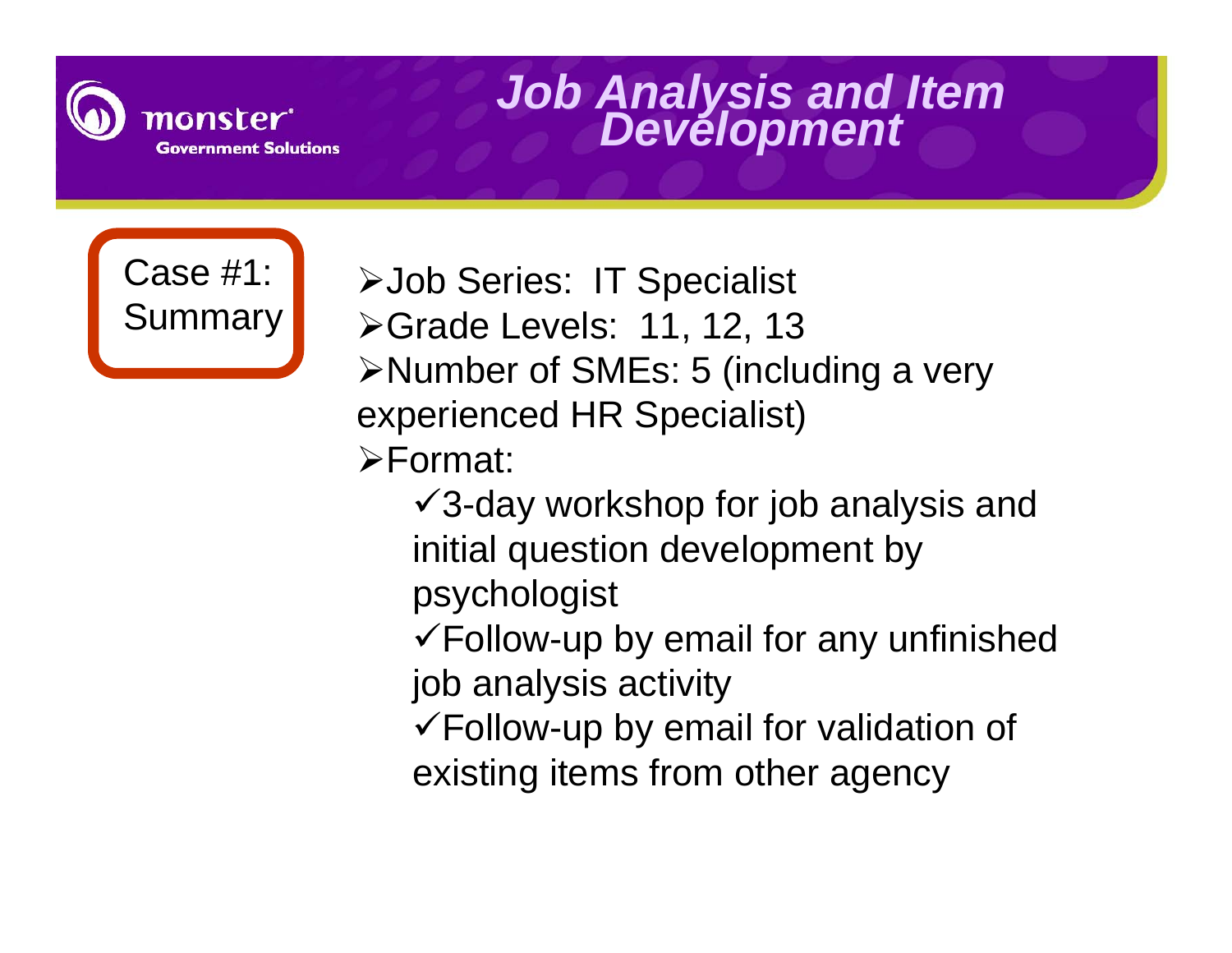

Case #1: Summary

### **Lessons Learned:**

+Questions from other agencies *can be* validated for use with new agency

- +SMEs enjoyed meeting other SMEs
- +Presence of HR Specialist invaluable
- +Being at client site/quickly obtain additional materials, etc.
- +Questions available for use in relatively short time period

-Changes task lists, etc.require printing and copying on-site in order to keep entire group updated with materials

- -Old PDs can require much editing
- -Job analysis can take 2.5 days (2210)
- -MAMC items difficult to write without SME input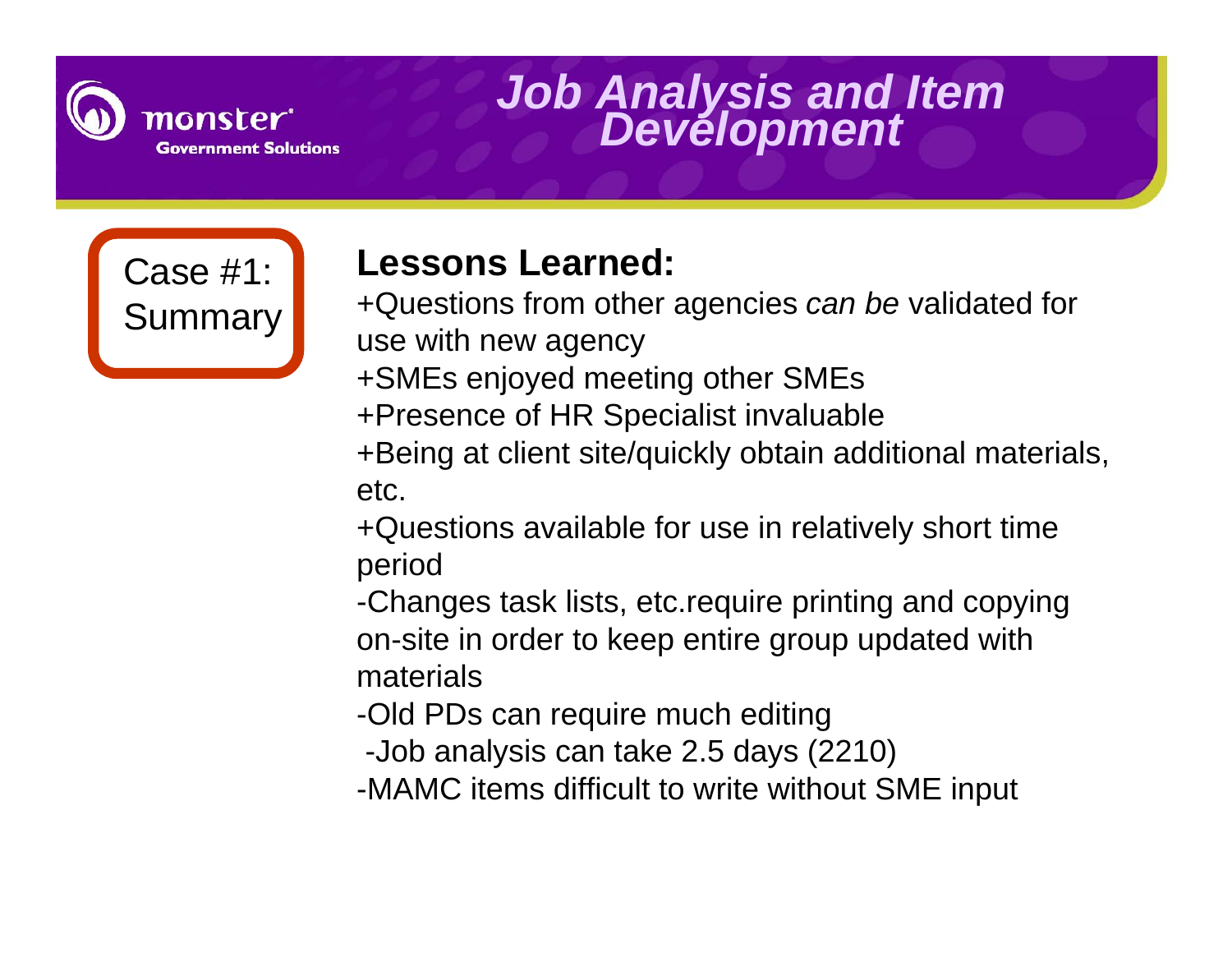

Case #2: 3 –Day Job Analysis & Item Development Workshop

### Setting:

• 4 SMEs for 3-day question development workshop

•Bank Examiner grades 5/7, 13/14 (3 varieties)

• Question library to be finalized within 8 weeks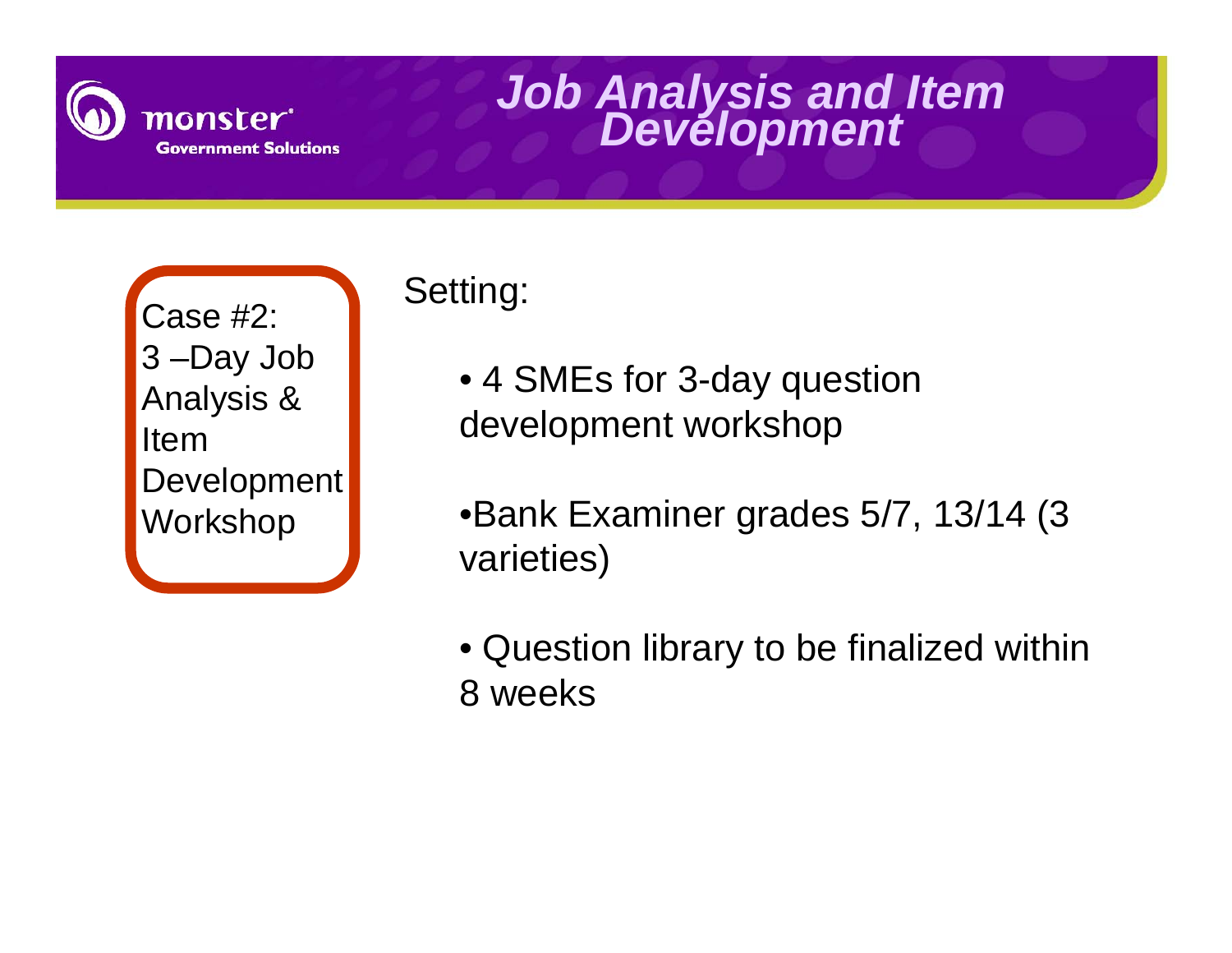

Case #2: 3 –Day Job Analysis & Item Development Workshop

- Brief SMEs on job analysis and content validity
- Build Task and KSA lists from selected PDs
- Rate Tasks & KSAs
- Select critical Tasks & KSAs
- SMEs develop items; group review and edit
- Email validation with second panel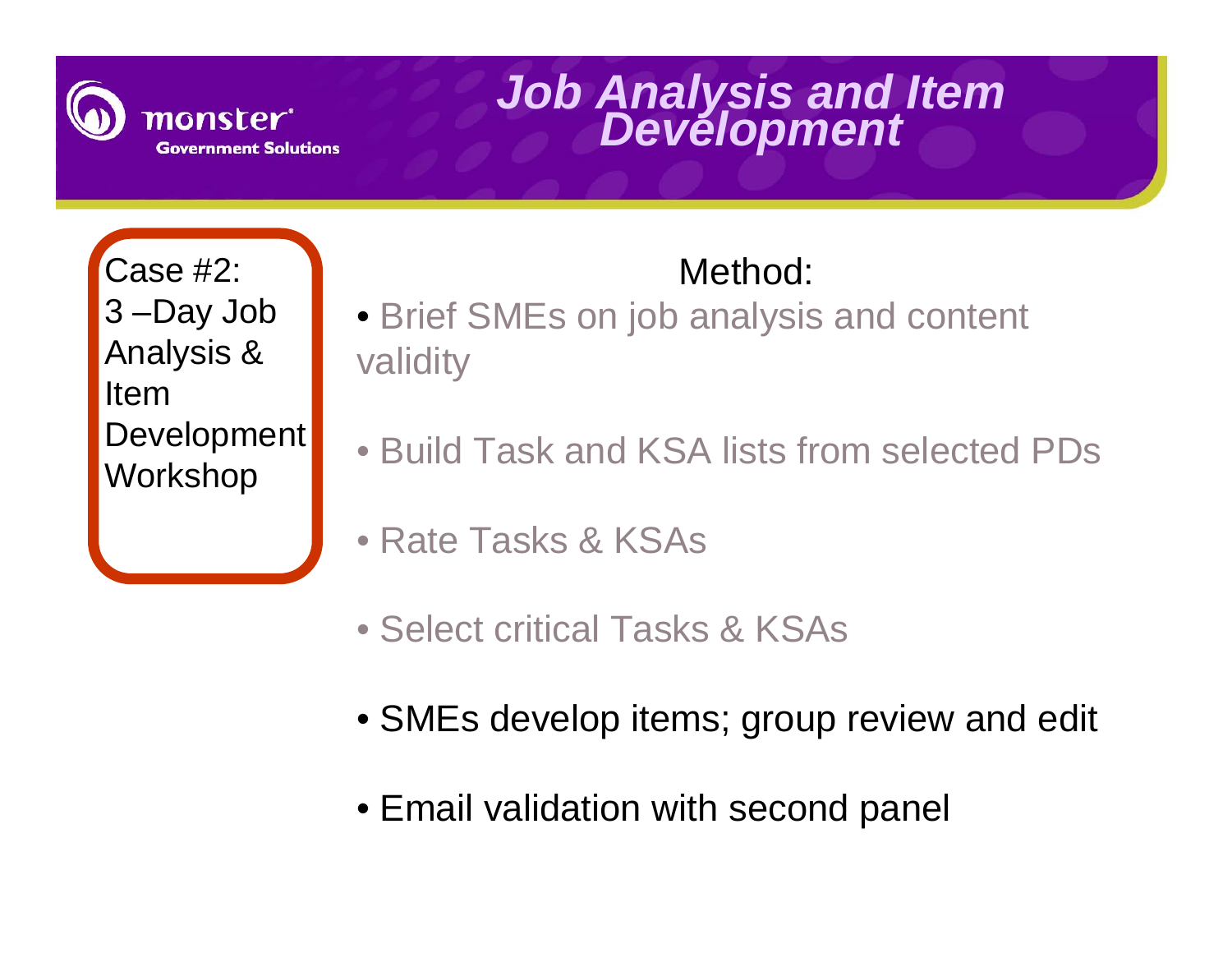

Case #2: 3 –Day Job Analysis & Item Development Workshop

Process: Item Development

- Items developed by KSA
- Focus on experience, education/training, accomplishments as "evidence"
- SMEs address full range of item types/formats
- Full group review and edit during workshop
- Goal: at least three items per KSA, only one of which is AA type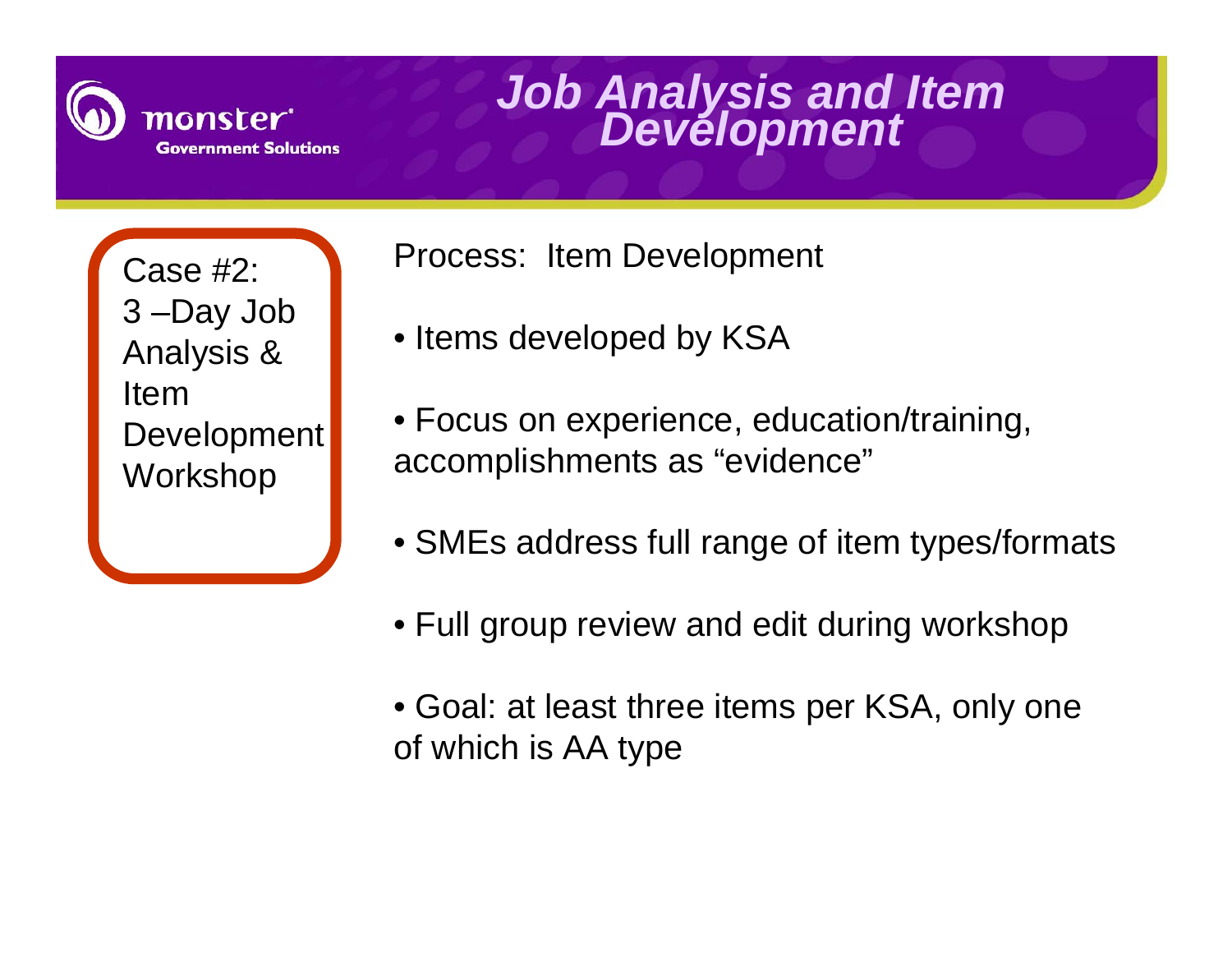

Case #2: 3 –Day Job Analysis & Item Development Workshop

Process: Second Panel Validation

• Email survey distributed by HR

Scales: **Relevance:** *Indicate the extent to which the question reflects a relevant job activity/KSAOC.*

•Level of Relevance on a 5-point scale

**Appropriateness:** *Is the content of the question appropriate for all candidate groups (including minorities, women, and persons with disabilities)?* Y/N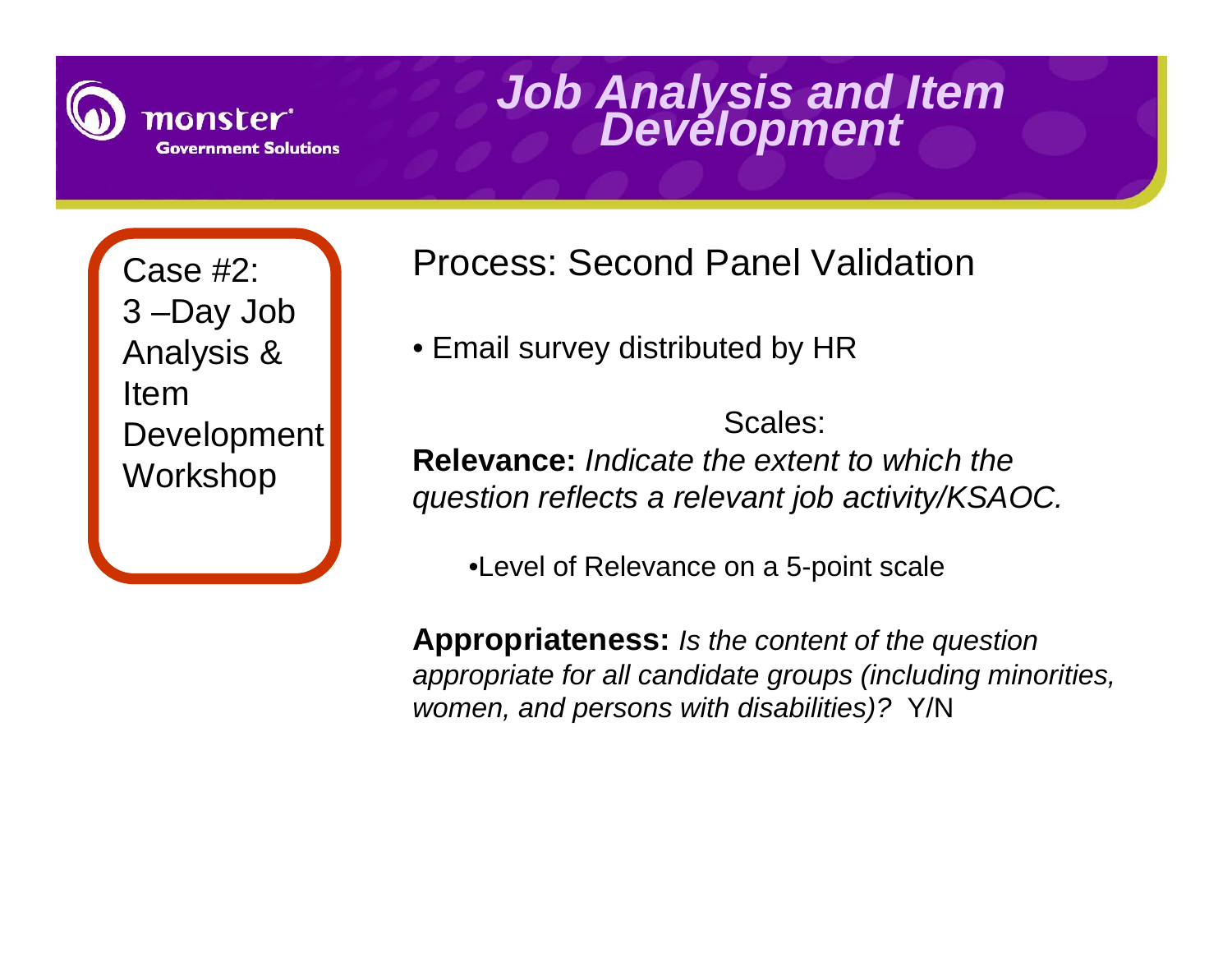



¾Job Series: Bank Examiner

- ¾Grade Levels: 5, 7, 13/14
- ¾Number of SMEs: 4 (plus an experienced HR Specialist)
- ¾Format:

 $\sqrt{3}$ -day workshop for job analysis and initial question development by SMEs  $\checkmark$  Follow-up by email for final edits of draft items

 $\checkmark$  Follow-up by email for validation of draft items with second panel

 $\checkmark$  Final item selection per content validation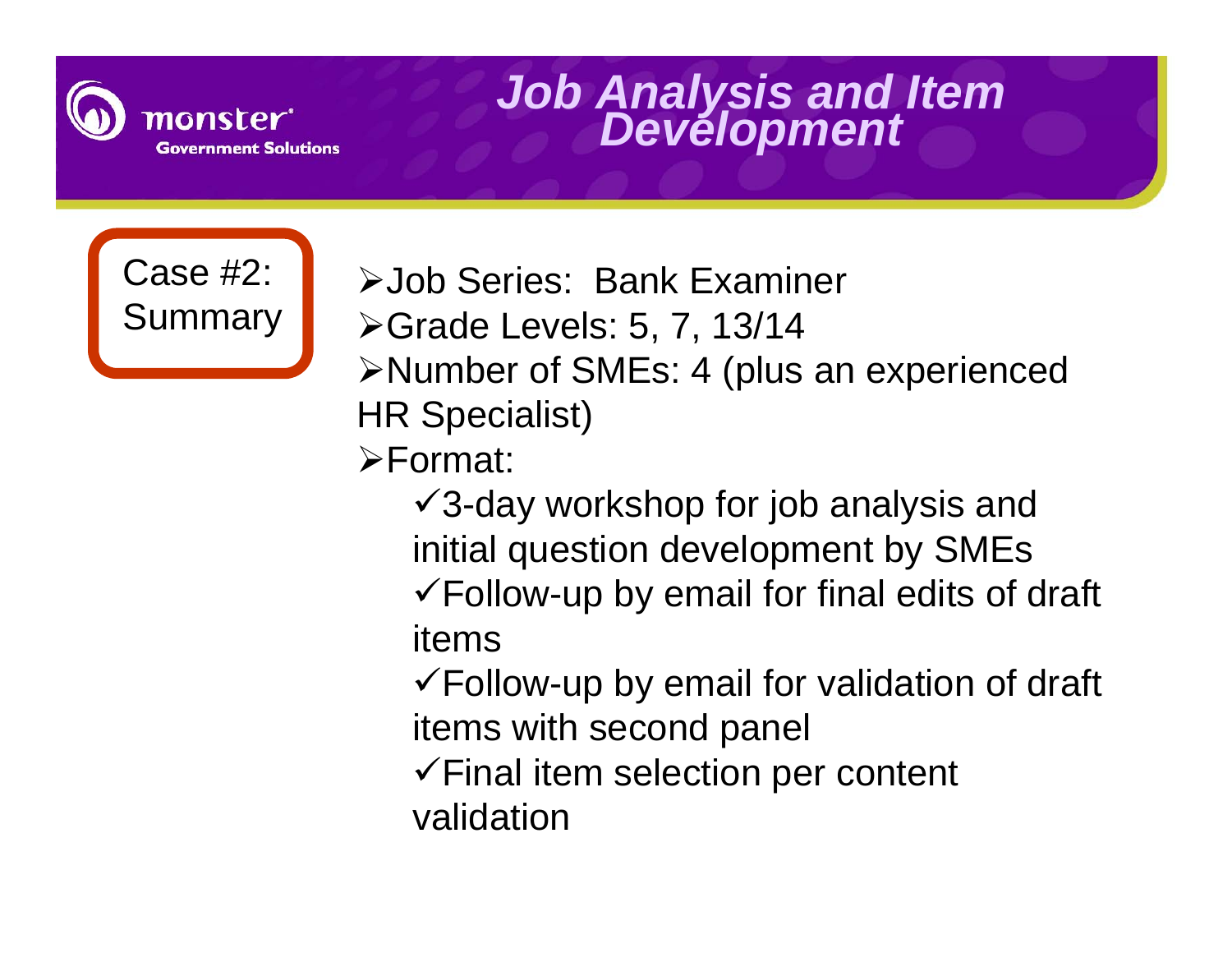

Case #2:

**Summary** 

### *Job Analysis and Item Development*

Lessons Learned:

+Job analysis can take 1 day (Bank Examiner) +SMEs can develop good questions, especially MAMC +HR can ensure validation of items with second panel +Being at client site/quickly obtain additional materials, etc.

+Questions available for use in relatively short time period

-Changes made to task lists and other materials requires printing and copying on-site in order to keep entire group updated with materials

+/-Second panel may provide comments; changes require time consuming reconciliation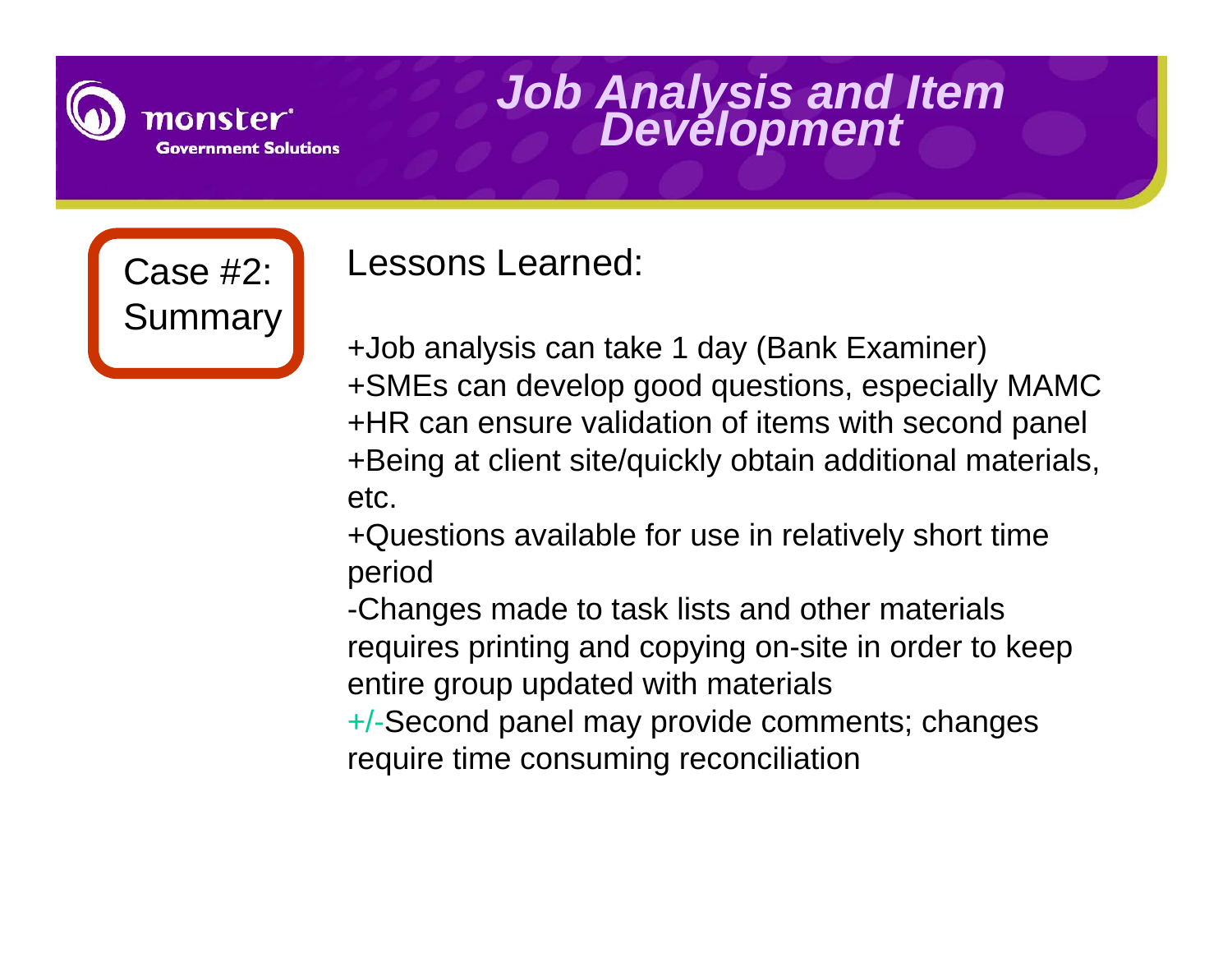

Case#3: 1-Day Job Analysis & Item Planning w/SMEs; 2- Day Item Development w/out SMEs; .5 Day Item Review w/SMEs

Setting:

- Face to face meeting with SMEs only 1-Day
- 6 SMEs for 1 day; Email follow-ups
- Editor/Writer grade level 13, 14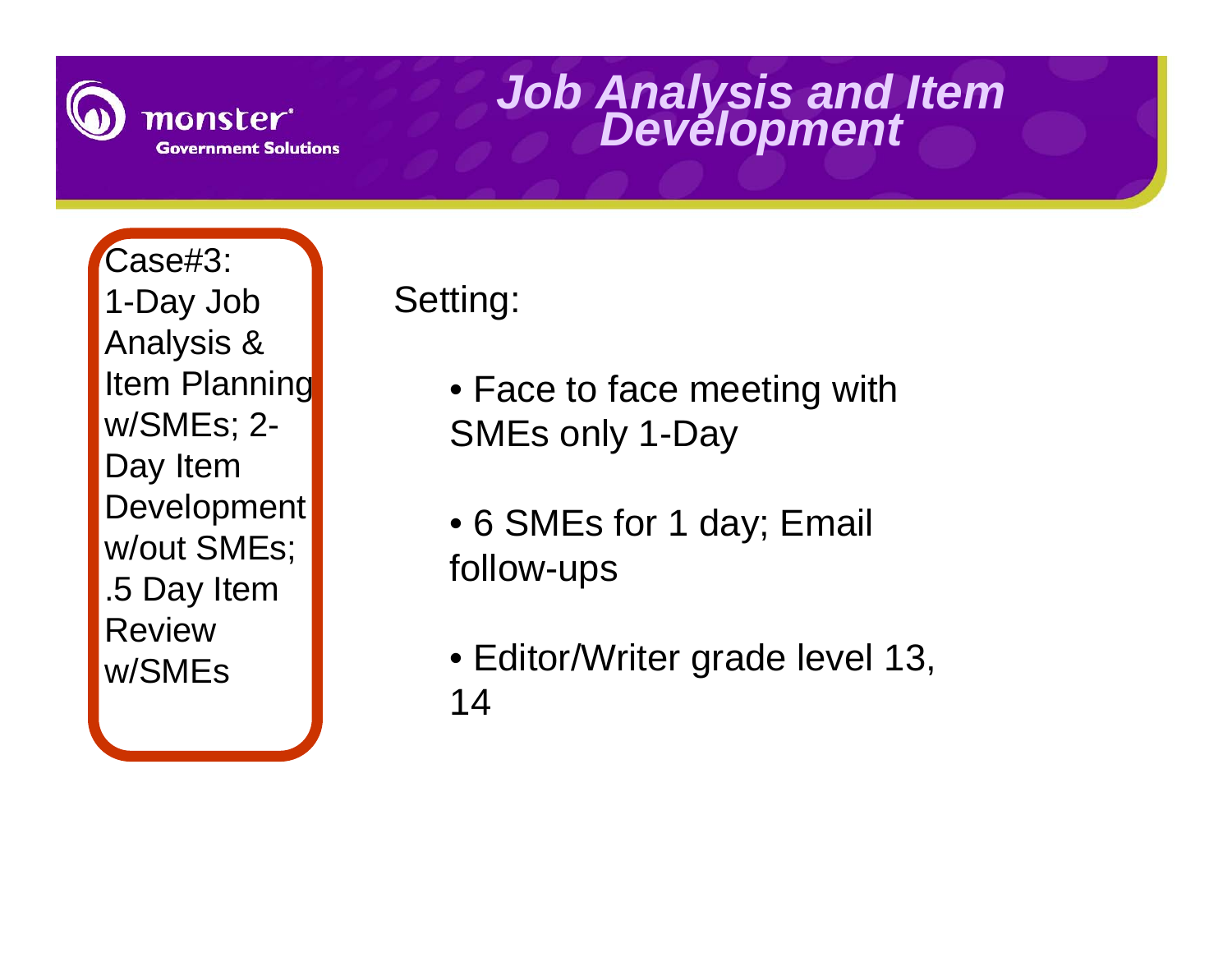

Case#3: 1-Day Job Analysis & Item Planning w/SMEs; 2- Day Item Development w/out SMEs; .5 Day Item Review w/SMEs

- Brief SMEs on job analysis and content validity
- Build Task and KSA lists from selected PDs
- Rate Tasks & KSAs
- Select critical Tasks & KSAs
- Do question "planning" with SMEs
- Psychologist drafts items
- Assemble sub-group <u>original</u> SMEs for item review and editing
- Validate items with second SME panel via Email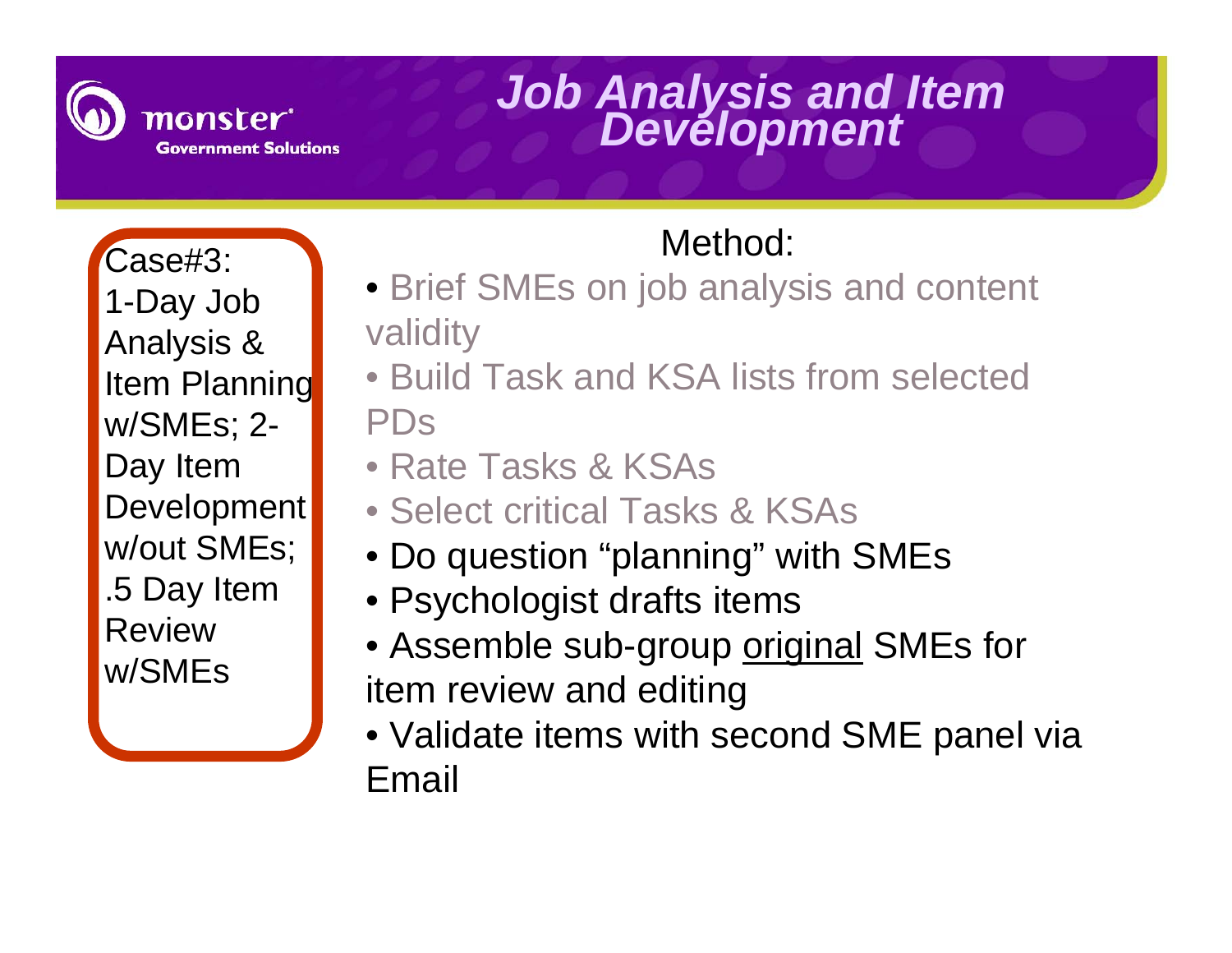



- ¾Job Series: Editor/Writer ¾Grade Levels: 13,14 ¾Number of SMEs: 6 (plus HR Specialist)  $\blacktriangleright$ Format:  $\checkmark$ 1 day workshop for job analysis and item
	- planning
	- $\sqrt{P}$ sychologist drafts initial items
	- $\checkmark$  Edits conducted with 3 person sub-

group

- $\checkmark$  Final draft items reviewed by
- psychologist
- $\checkmark$  Content validity survey goes to HR POC for distribution to second panel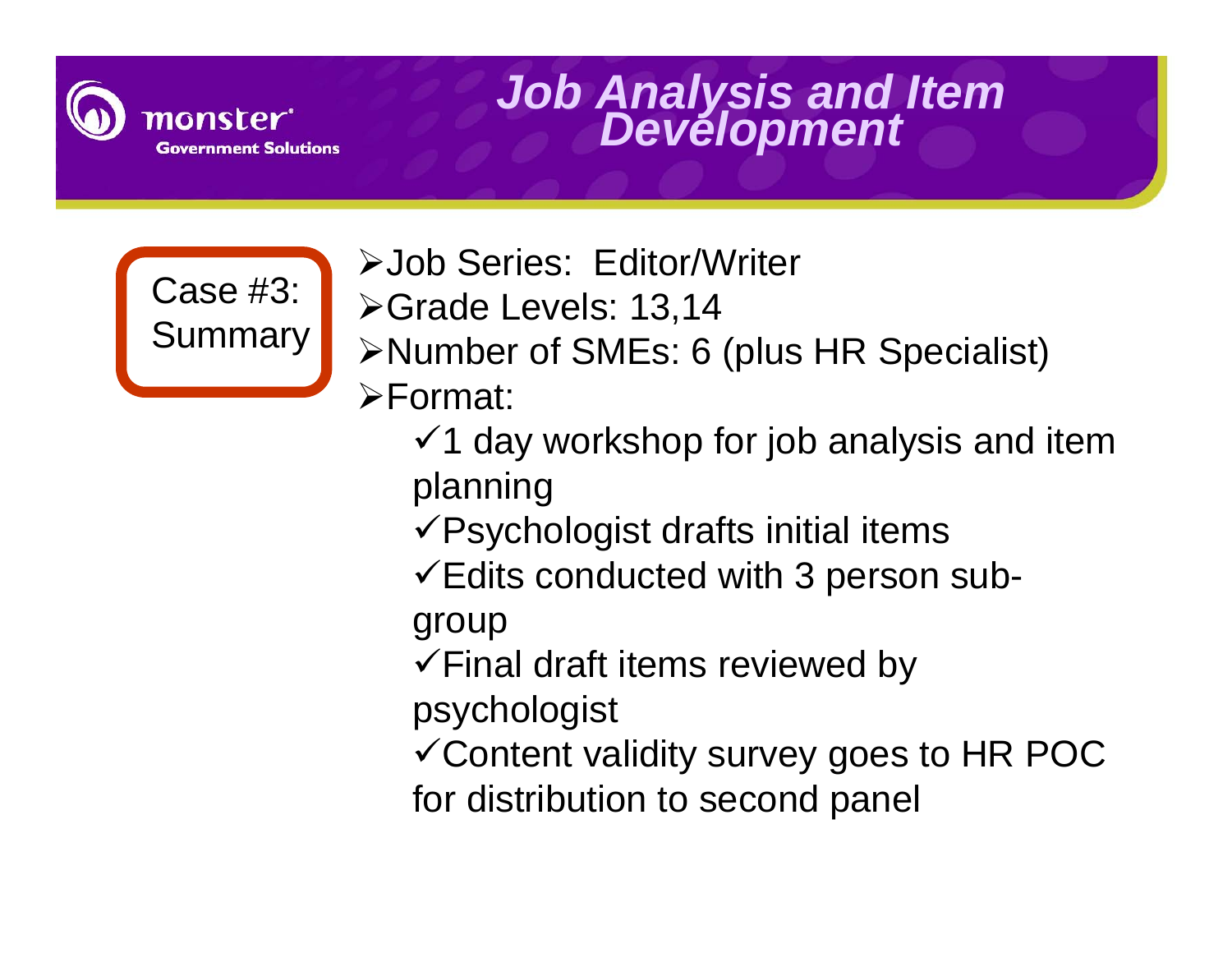



### Lessons Learned:

+Job analysis can take 1 day

+Easier for SMEs to provide "ideas" for items than to develop items, especially for MAMC items +Psychologist can develop good draft questions by accessing all resources (classification standard, qual. standard, etc.)

+Client appreciates shorter SME panel time investment +Being at client site/quickly obtain additional materials, etc. +Questions available for use in relatively short time period -Follow-up content validation via survey difficult for some clients, especially small agencies with few SMEs -Changes made to task lists and other materials requires printing and copying on-site in order to keep entire group updated with materials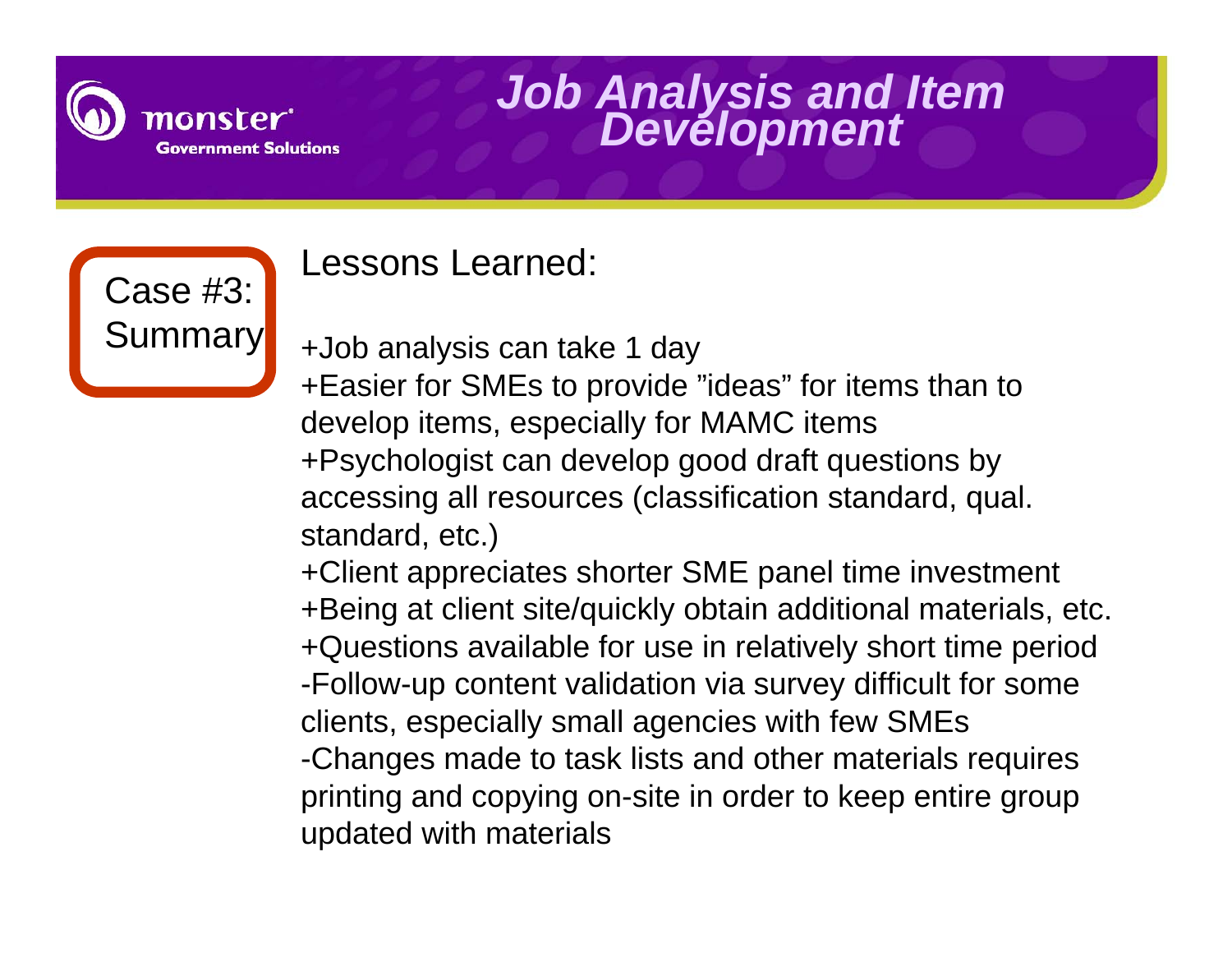

Case #4: Remote Job Analysis via Meeting Software; 2-Day Workshop for Item Development

### Setting:

• Face to face meeting with SMEs no longer than two days

• Previous question library found inadequate in job series; new items and revised old items needed

- SMEs available remotely for conference calls or emails
- Engineer grades 12, 13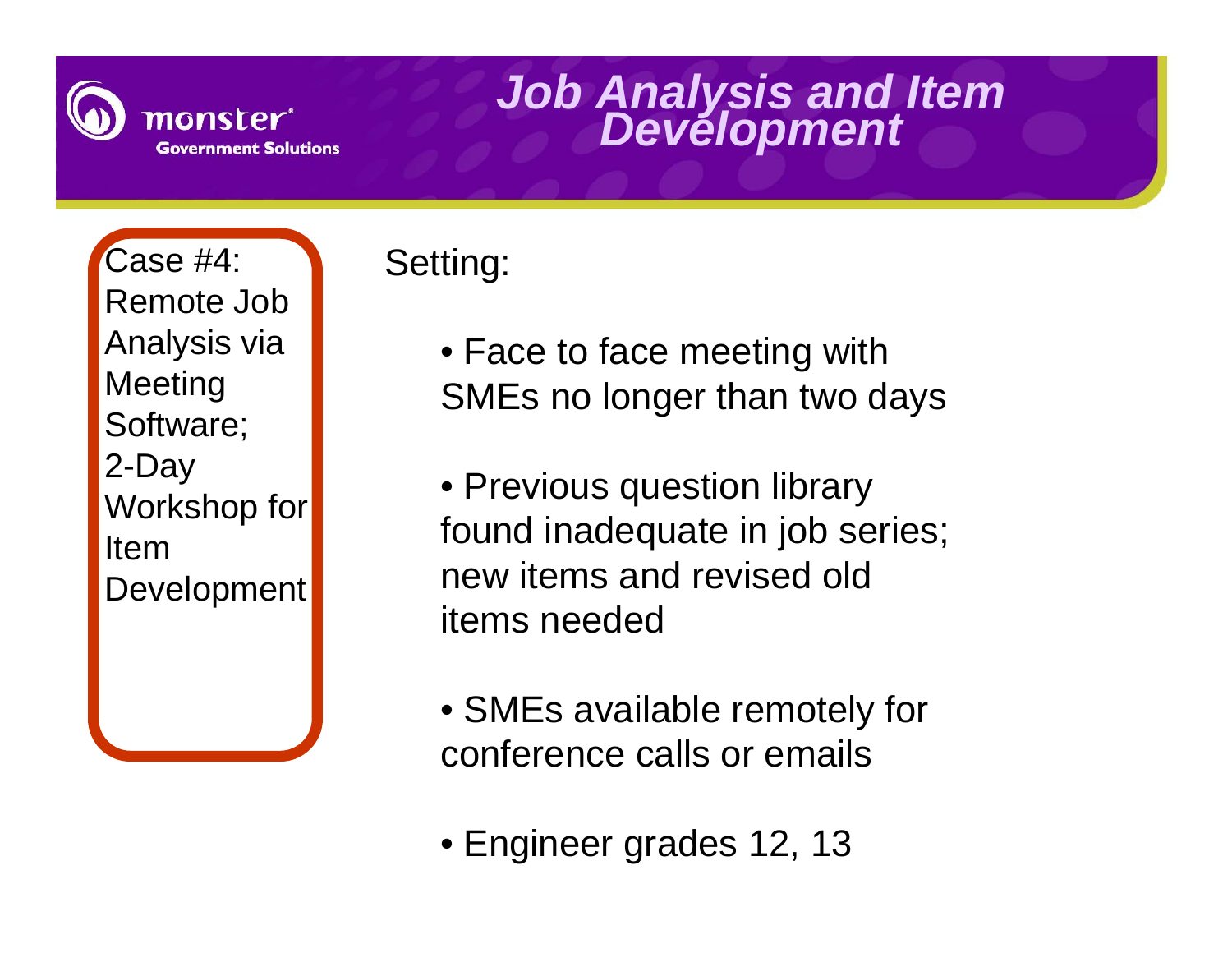

Case #4: Remote Job Analysis via **Meeting** Software; 2-Day Workshop for Item Development

- Phase 1—Use meeting software (video) to conduct job analysis via conference calls (audio) with SME panel #1
- Phase 2—Conduct two-day face to face question development panel with SME panel #2
- Phase 3—Validate items with SME panel #1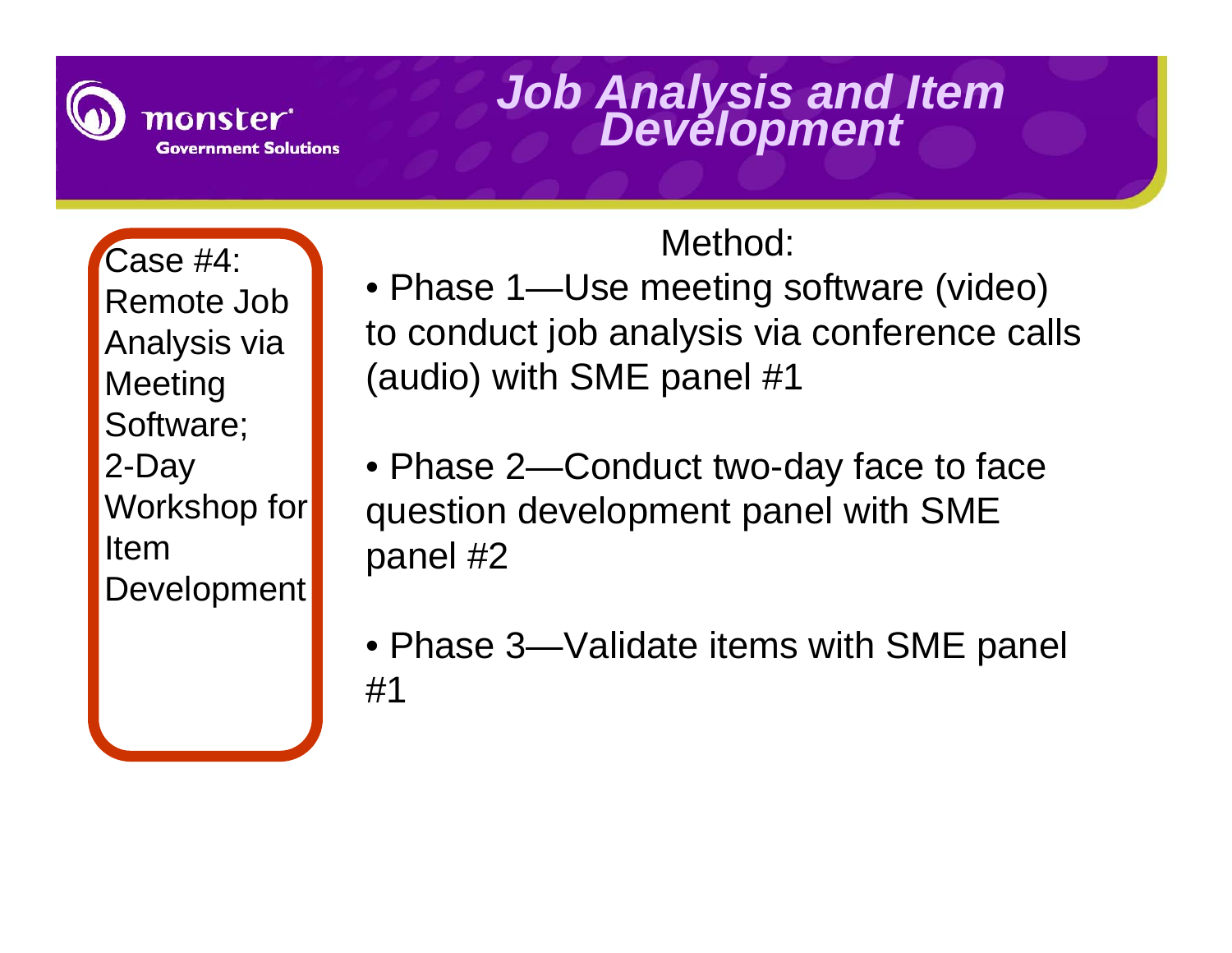

Case #4: Remote Job Analysis via Meeting Software; 2-Day Workshop for Item Development

- Phase 1—Use meeting software (video) to conduct job analysis via conference calls (audio) with SME panel #1
	- Kick-off meeting/conference to brief SMEs on job analysis and content validity
	- Build Task and KSA lists from selected PDs "off-line" with subgroup of SMEs
	- Collect independent importance and time spent ratings on tasks and KSAs via email from total group of SMEs (see earlier scales)
	- Select critical tasks and KSAs as "targets" for T & E item development "off-line"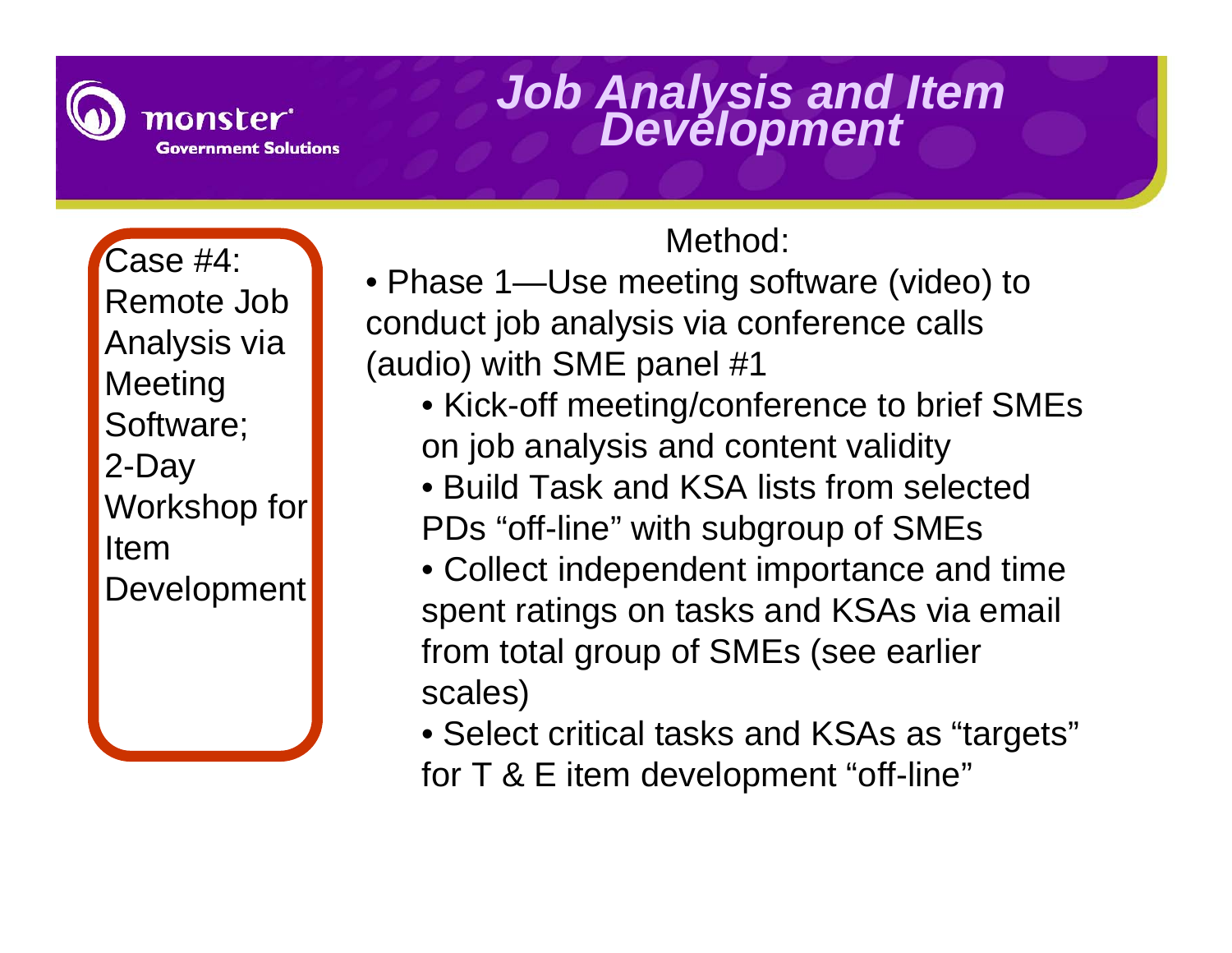

Case #4: Remote Job Analysis via **Meeting** Software; 2-Day Workshop for Item Development

- Phase 2—Conduct two-day face to face question development panel with SME panel #2
	- Do question "planning" with SMEs
	- Psychologist and SMEs draft items jointly
	- Psychologist and SMEs conduct for item review and editing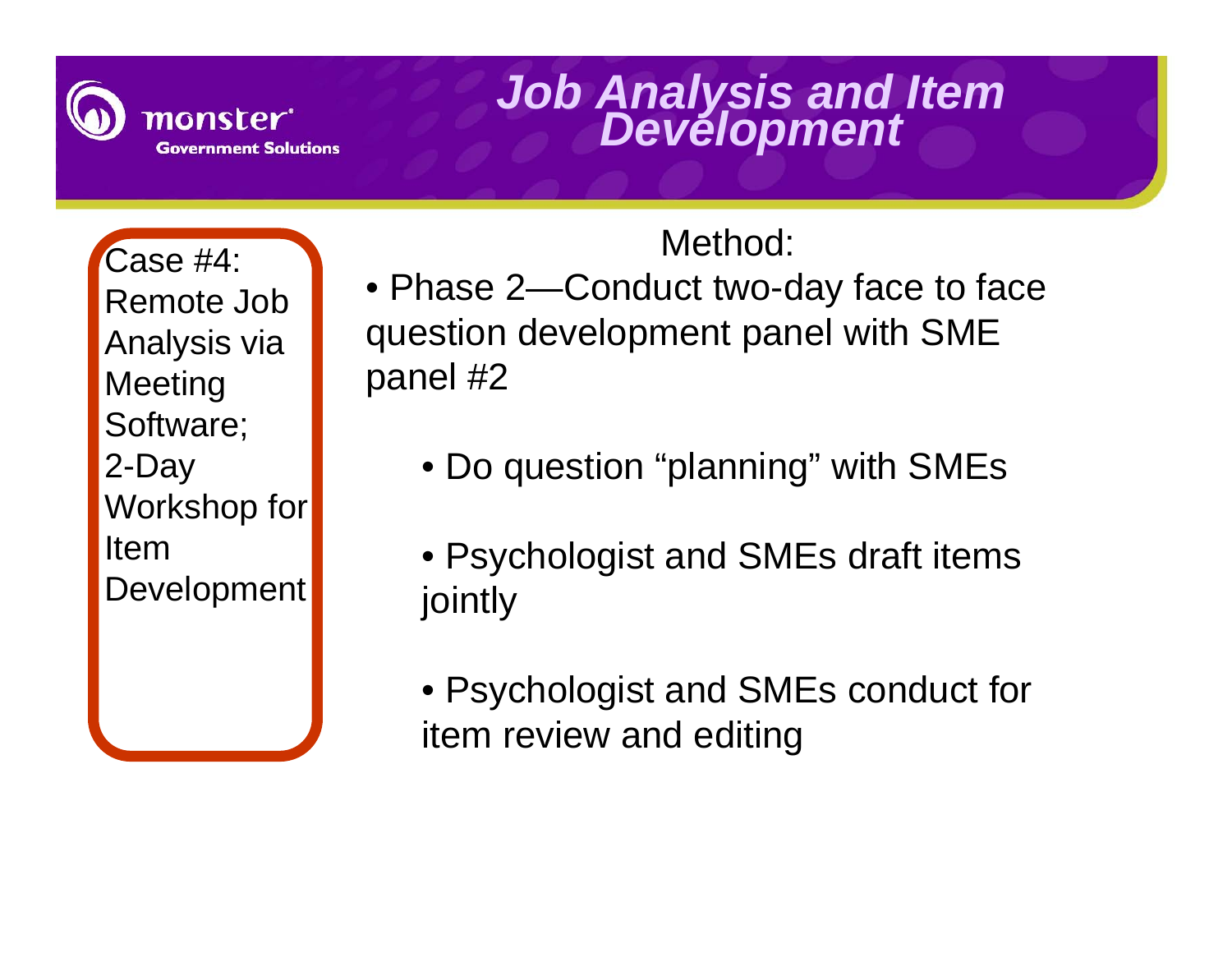

Case #4: Remote Job Analysis via **Meeting** Software; 2-Day Workshop for Item **Development** 

Method: •Phase 3--Validate items with SME panel #1

• Distribute draft items via survey to second panel via email to collect Relevance and Appropriateness ratings (see earlier scales)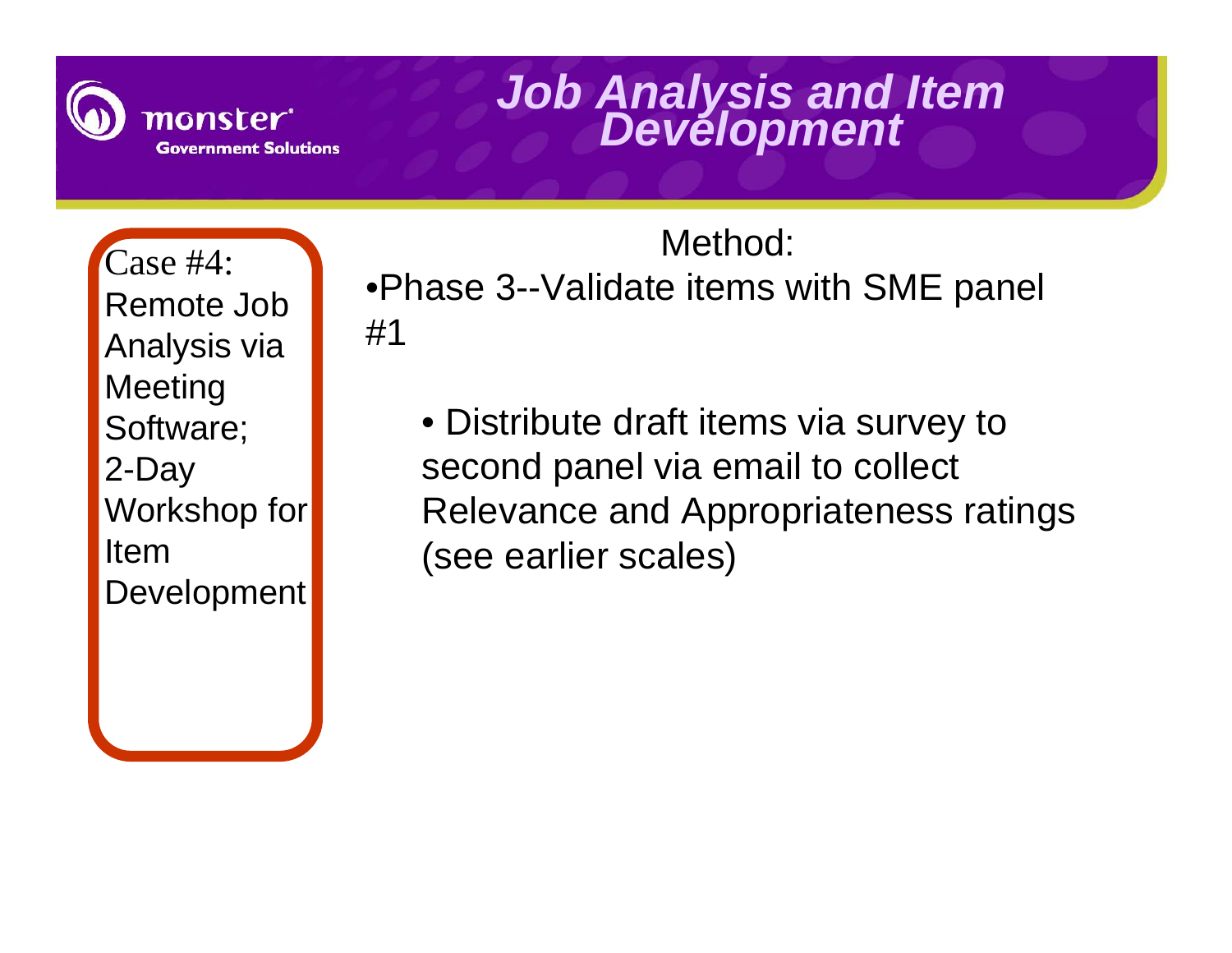



¾Grade Levels: 13,14 ¾Number of SMEs: 6 for Phase 1; 3 for Phase 2; 6 for Phase 3 (plus HR Specialist)  $\blacktriangleright$ Format:

¾Job Series: Engineer

- $\checkmark$  Remote/virtual meetings and email for job analysis (Phase 1)
- $\sqrt{P}$ sychologist and SMEs do question planning item development in 2-day workshop (Phase 2)
- $\checkmark$ Edits conducted in 2-day workshop (Phase 2)
- $\checkmark$  Final draft items reviewed by psychologist
- $\checkmark$  Content validity survey goes directly to Phase 1 SME panel (Phase 3)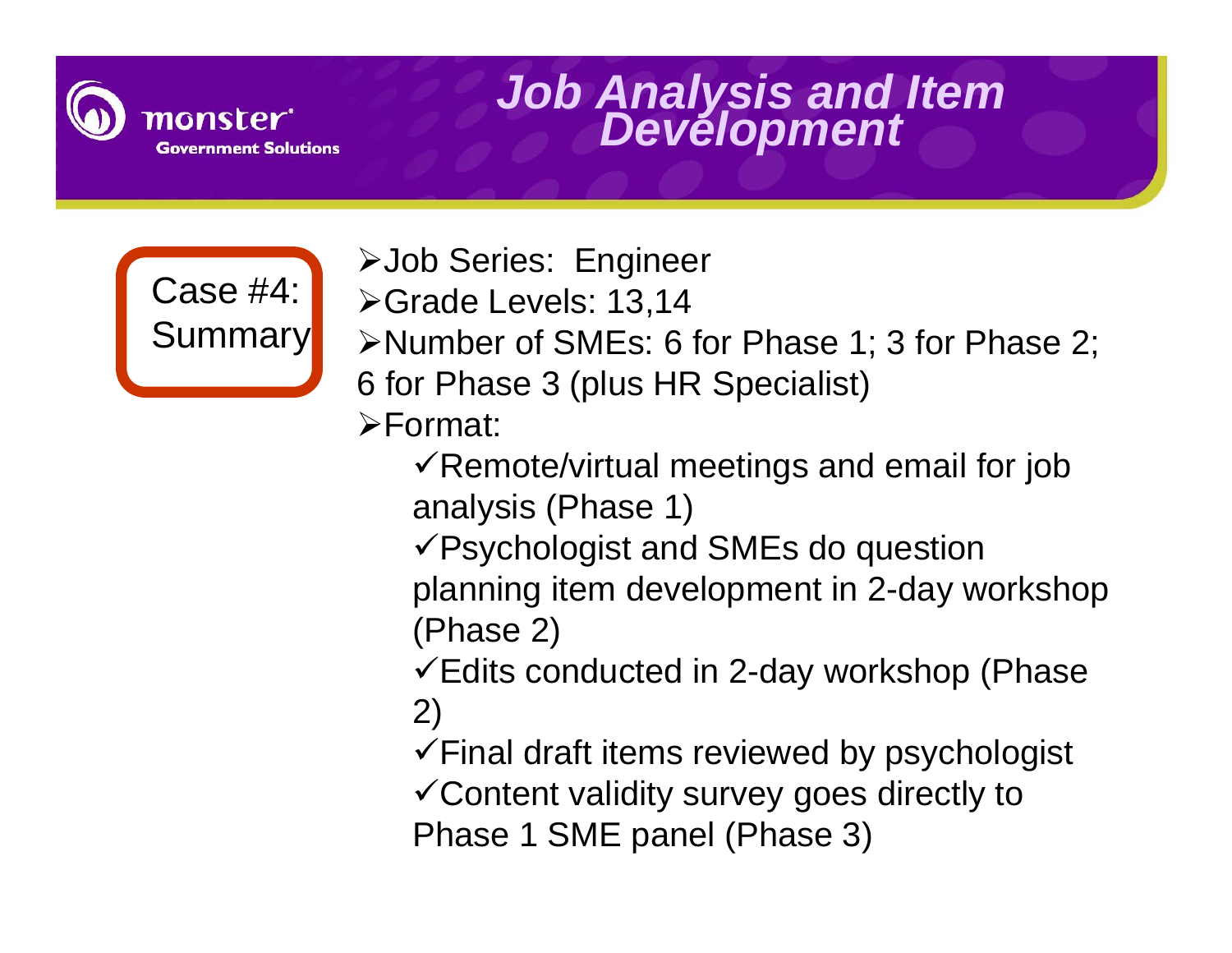

Case #4: **Summary**  Lessons Learned:

+SMEs like convenience of remote process +Greater opportunity to obtain good SMEs +Less pressure to complete required tasks in a fixed time in face to face workshop. +Opportunity to use one SME panel for both job analysis and question validation +Changes made to task lists and other materials requires printing and copying on-site in order to keep entire group updated with materials -More difficult to make adjustments to PDs, or to secure additional materials or resources-Total time to develop usable items is stretched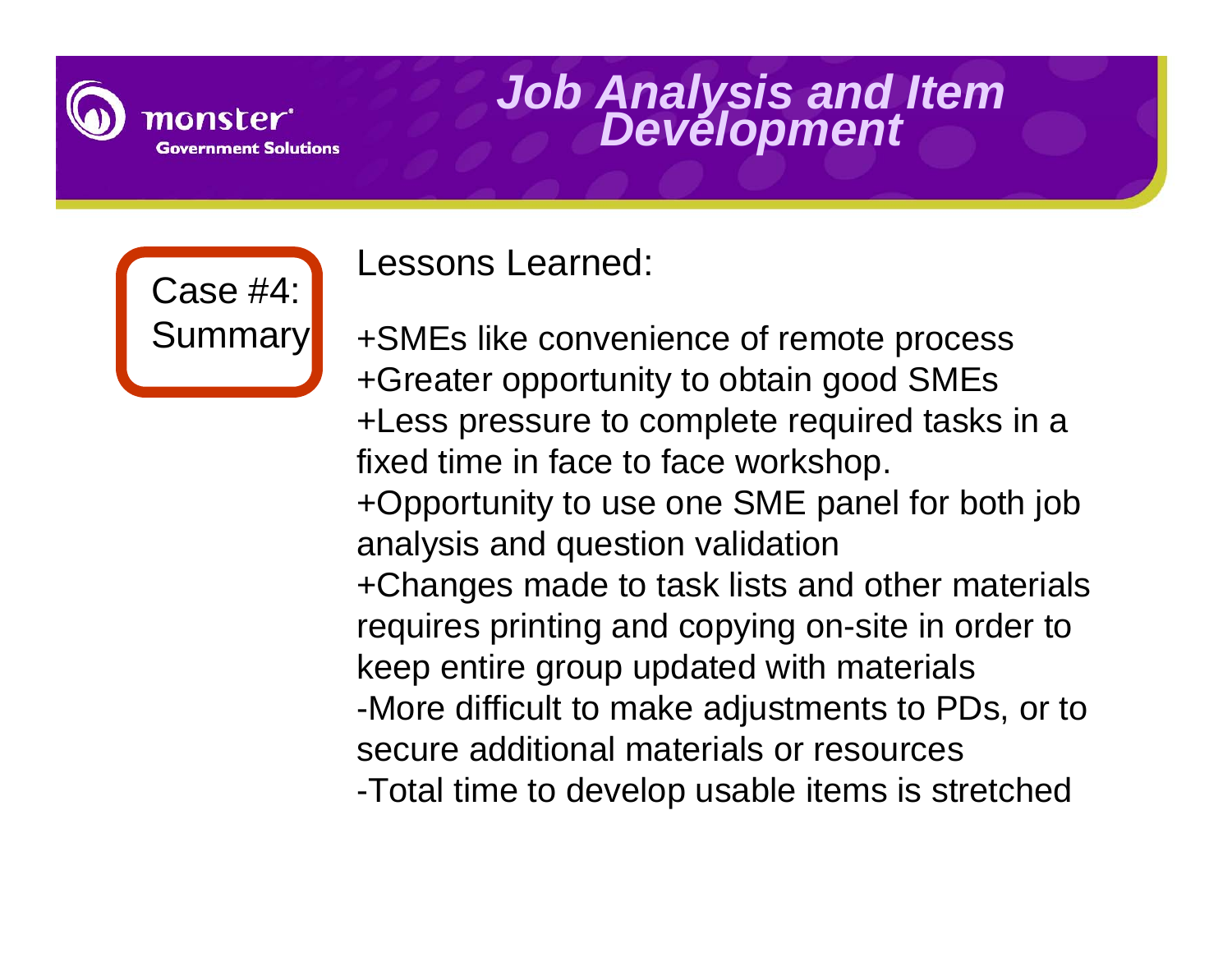

### Summary

*Message*

¾Automated Assessment And Selection Systems Present New Challenges As Well As Old Ones

- ¾Technology Has Driven New Problems As Well As New Solutions
- ¾Subject Matter Experts Still Vital To Determining Best Qualified Job Candidates, But Their Role Has **Changed**
- ¾Systematic Analysis Of Work And Worker Requirements Involving Multiple Experts Is Frequently The Consultant's Only Control Over Error And Bias